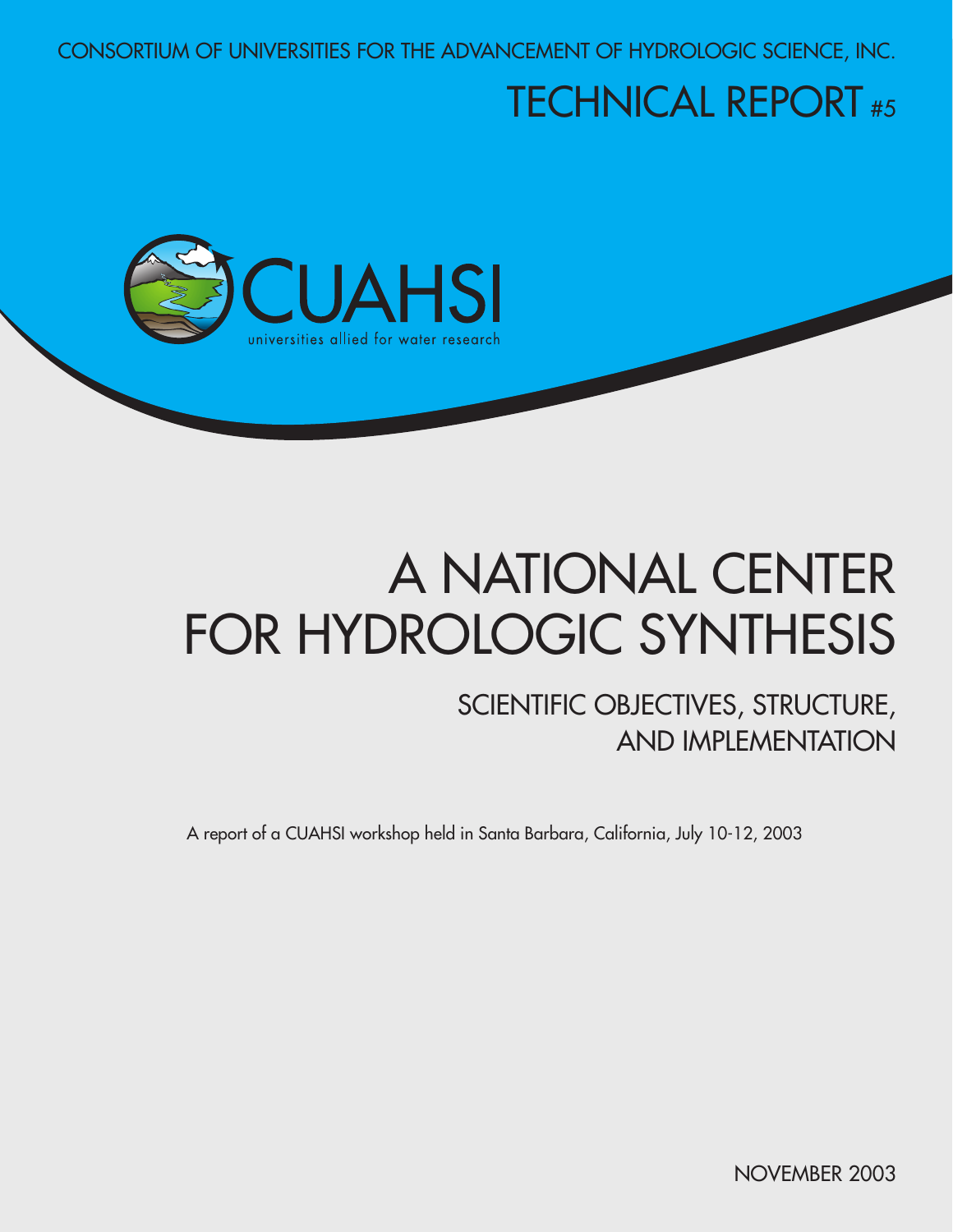#### **TABLE OF CONTENTS**

| Scientific Objectives of a National Center for Hydrologic Synthesis  6 |  |
|------------------------------------------------------------------------|--|
|                                                                        |  |
|                                                                        |  |
|                                                                        |  |
|                                                                        |  |
|                                                                        |  |
|                                                                        |  |
|                                                                        |  |
|                                                                        |  |
|                                                                        |  |
|                                                                        |  |
|                                                                        |  |
|                                                                        |  |
|                                                                        |  |
|                                                                        |  |
|                                                                        |  |
|                                                                        |  |
|                                                                        |  |
|                                                                        |  |
|                                                                        |  |
|                                                                        |  |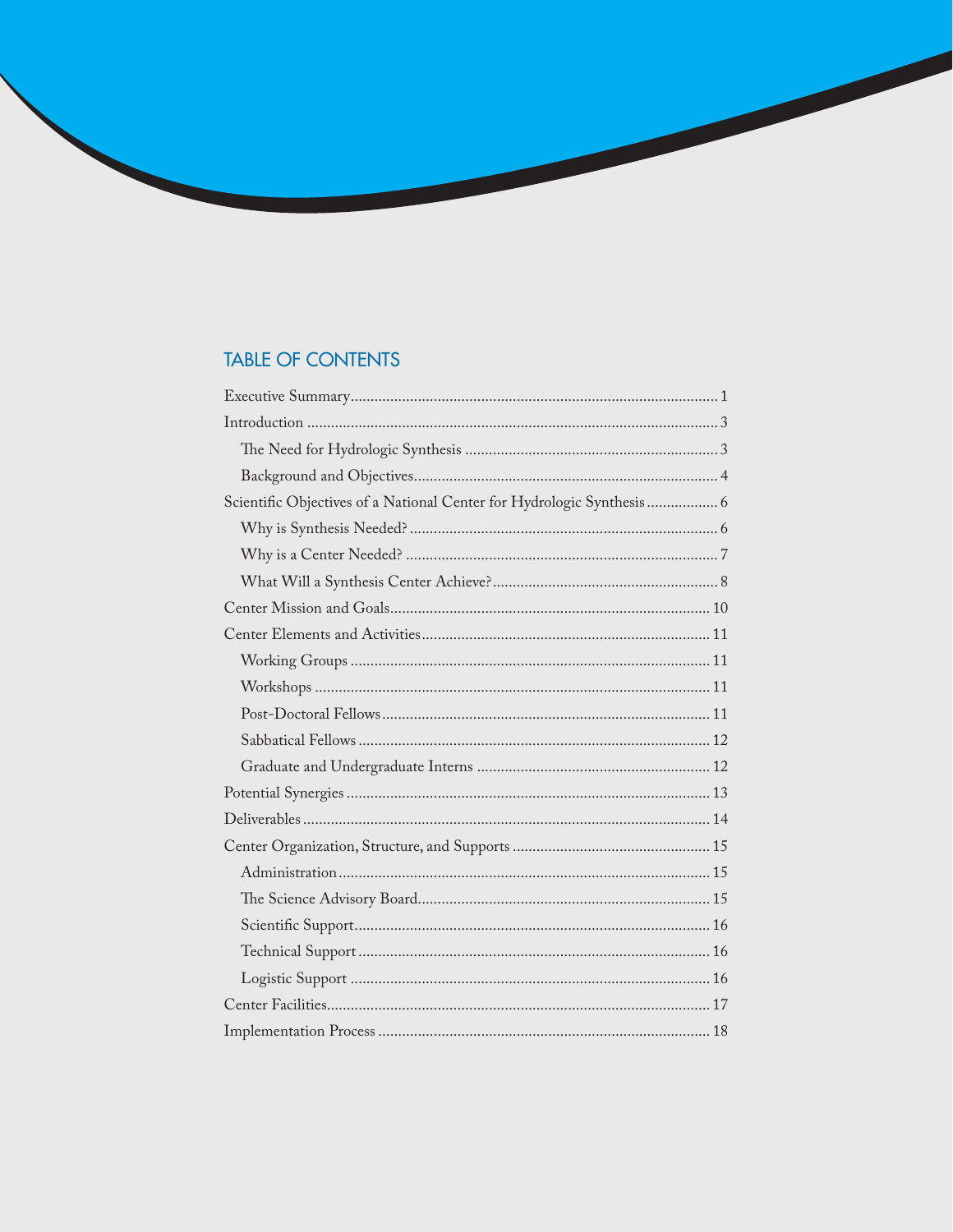### EXECUTIVE SUMMARY

#### **SYNTHESIS**

(OED): the process or result of building up separate elements, especially ideas, into a connected whole, especially into a theory or system

(Webster): the combination of parts or elements into a whole

The Consortium of Universities for the Advancement of Hydrologic Science, Inc. (CUAHSI) convened a *three-day meeting of its Standing Committee on the Hydrologic Synthesis Center at the National Center for Ecological Analysis and Synthesis (NCEAS) in Santa Barbara, CA on July 10-12, 2003. At this meeting, the Standing Committee was asked to determine the optimal confi guration and characteristics of a hydrologic science synthesis center and to prepare a request for proposals (RFP) that CUAHSI could is*sue to solicit a host for a synthesis facility. This white paper is the committee report of that meeting. A draft RFP was also prepared, but was later modified to become a memorandum requesting a statement of interest to partner with CUAHSI as host of the synthesis center. The memorandum is available from CUAHSI.

*This white paper report, developed from the July workshop, brings together the rationale, motivation, and objectives behind the hydrologic synthesis concept and provides additional background to the request for a Statement of Interest.*

*At the July meeting, the Standing Committee decided to form two subcommittees, one to write the draft RFP and the other to write the committee report. It also identifi ed issues for discussion with the CUAHSI*  officers and Executive Committee. On July 11, the Standing Committee met with the Executive Commit*tee and discussed conceptual issues related to the synthesis center and procedural issues related to the RFP. Jim Reichman, Director of NCEAS, made a presentation to the joint group.*

The Standing Committee outlined a process to issue the RFP according a schedule that began with the *draft workshop outcome, a draft RFP to be reviewed by the Executive Committee and then by the hydrologic science community before being released for the selection process. Subsequent to completion of the first* draft, the RFP was extensively reviewed and underwent several modifications. Eventually it became, instead, a request for a statement of interest to partner with CUAHSI. The request will be released in Janu– ary 2004. The current goal is to complete selection of the partner by early fall 2004.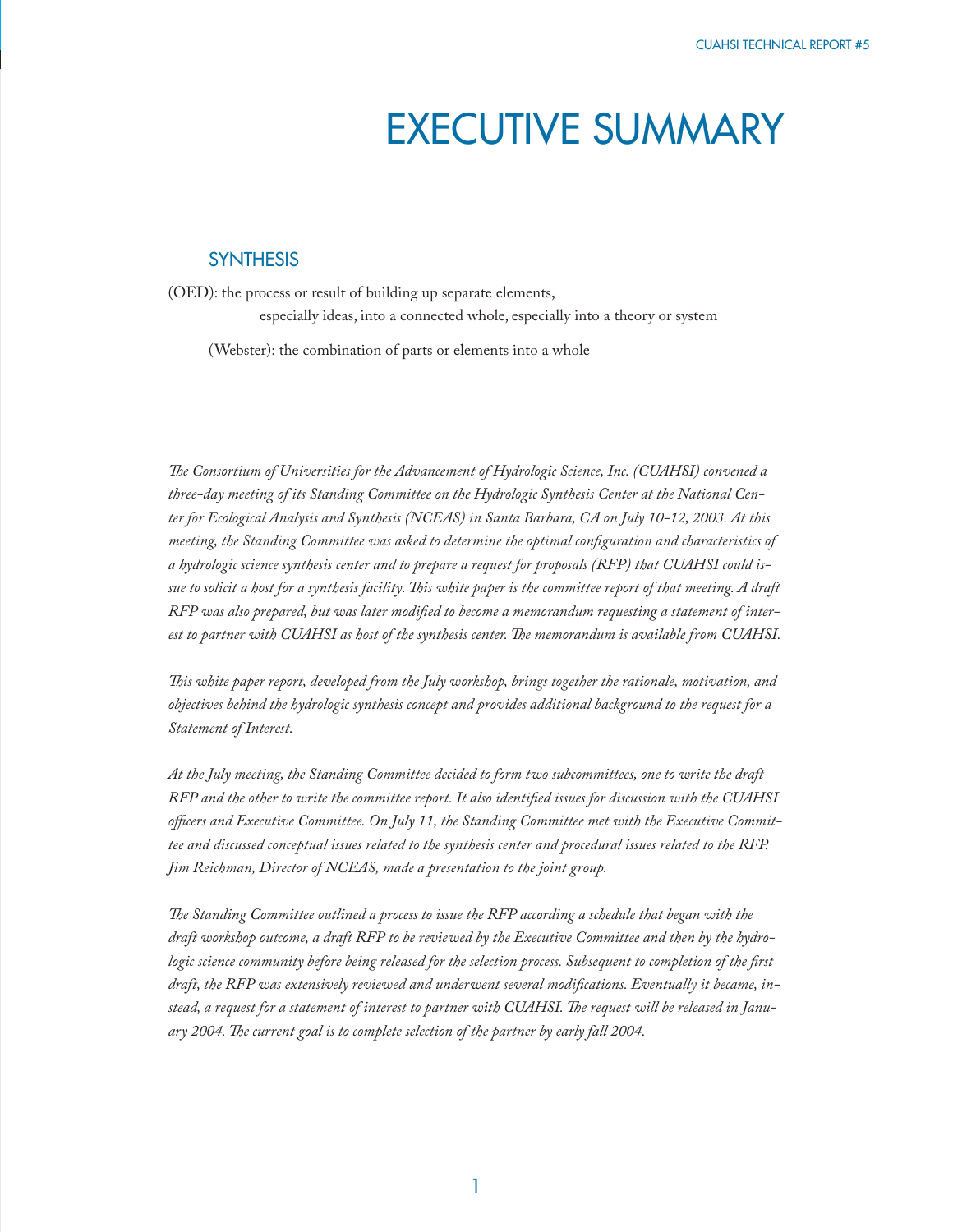*Other topics discussed at the July meeting were: interrelationships among CUAHSI program elements; selection of the director; schedule for competition; proposal review process; community support and building a*  strong hydrologic science community; success factors for a center; conflict of interest management; and management and coordination of CUAHSI activities, centers, and programs. The product of the meeting was *the draft RFP, a draft version of this report on the synthesis center, and a set of minutes for the meeting.* 

The purpose of this report is to provide an up-to-date document on the scientific objectives, structure, and *implementation of a National Center for Hydrologic Synthesis (NCHS). The report brings together the rationale, motivation, and objectives behind the hydrologic synthesis concept and provides additional background to the request for a statement of interest. It will serve as the basic document on hydrologic synthesis for comment and reference by the hydrologic science community. It replaces a previous CUAHSI white paper on hydrologic synthesis, and will be made available to all on the CUAHSI web site.*

The members and chair of the Standing Committee were appointed by the CUAHSI Executive Committee. Below are the names of committee members, and a list of CUAHSI officers and members of the Execu*tive Committee who participated in the second day of the July workshop.*

#### **CHAIR**

Neil Grigg, Colorado State University

#### **MEMBERS**

Elizabeth Boyer, State University of New York Jeff Dozier, University of California, Santa Barbara Nancy Grimm, Arizona State University Venkat Lakshmi, University of South Carolina Upmanu Lall, Columbia University Dennis McLaughlin, MIT Ying Fan Reinfelder, Rutgers University Yoram Rubin, University of California, Berkeley (observer) David Tarboton, Utah State University Charles Vorosmarty, University of New Hampshire

#### OTHER MEETING ATTENDEES

Doug Alsdorf, CUAHSI, Secretary of the Corporation Wendy Graham, CUAHSI, Member, Executive Committee Rick Hooper, CUAHSI, Executive Director Ken Potter, CUAHSI, Member, Executive Committee Jorge Ramirez, CUAHSI, Member, Executive Committee Yoram Rubin, CUAHSI, Member, Board of Directors Frank Schwartz, CUAHSI, Member, Executive Committee Claire Welty, CUAHSI, Treasurer of the Corporation John Wilson, CUAHSI, Chair, Board of Directors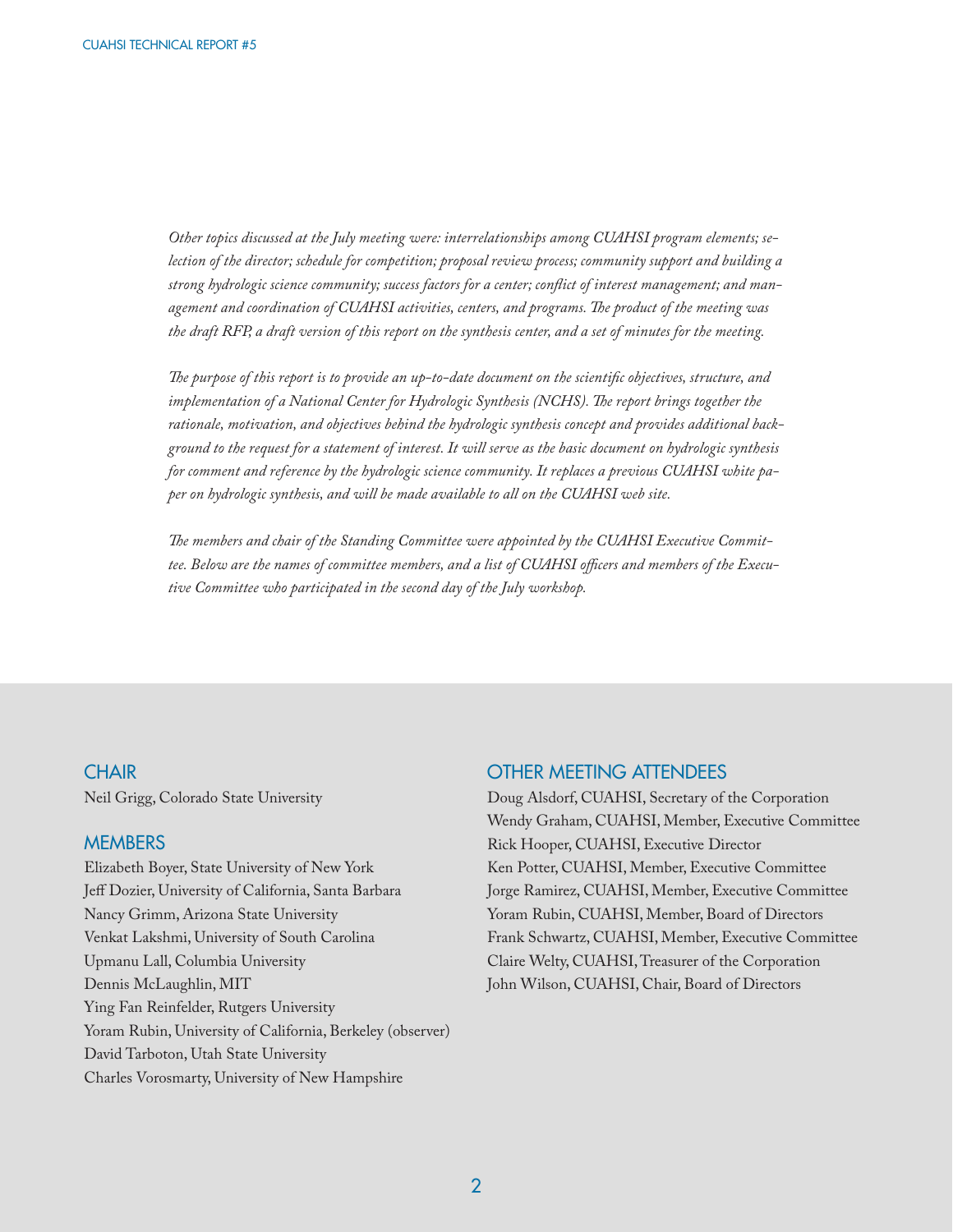### **INTRODUCTION**

#### THE NEED FOR HYDROLOGIC SYNTHESIS

Hydrologic science is a rapidly expanding interdisciplinary field that connects climate, Earth, and life sciences, and links them to health and society. Hydrologic science processes interact nonlinearly across many scales in space and time, leading to complex space-time patterns. These patterns may correspond to simple underlying rules or laws, but this is not directly evident from the integration of models of the component unit processes. Whether we seek to understand and predict the transport of contaminants through the subsurface, or the underlying mechanisms of observed changes in the frequency of droughts and floods, a synthesis of knowledge (observations and their interpretation in a theoretical framework) from diverse environments, disciplines, and observational scales is needed to explain the emergent patterns. Hydrologic synthesis is critical for the advancement of the science to support integrated water resources management in the face of anthropogenic and natural change, population growth, and economically and environmentally sustainable resource management.

As these integrated perspectives evolve, one is faced with large quantities of disparate data and concepts that are being developed in increasingly specialized disciplinary contexts. A venue for systems thinking and comparative analysis that can stimulate new ways of designing observation systems and synthesizing hydrologic laws could revolutionize hydrologic science and help it attain its maximum potential as a collaborative field of science that contributes to the acceleration of scientific progress and the sustainable development of human society.

The global water cycle is a dominant factor in the redistribution of energy in the climate system. Climate science has typically been defined as an intersection of atmospheric and ocean sciences, treating terrestrial processes as a boundary

condition. Hydrology traditionally focused on terrestrial processes and treated weather and climate, geomorphology, ecology, and even human modification of the land as exogenous processes. The field of terrestrial hydrology, as represented by organization into professional societies, groups, and journals, has been fragmented by domain (e.g., surface, groundwater, polar), by approach (e.g., physical, chemical, stochastic), and by area of application (e.g., contaminant transport, floods). While individuals will continue to define advances in these sub-areas, a communal response is necessary to address the scientific challenges posed, for instance, by the rapid rate of local and global anthropogenic change.

Process-level understanding of the hydrologic sciences has advanced to the point where it is ripe for synthesis in a contemplative and integrative environment through the application of modern cyberinfrastructure. This opens new possibilities for a vastly increased understanding of the water and associated biogeochemical cycles from local to global scales, which would lead to applications for improved water resources management and to integrated education.

Recognizing the importance of water to life and to Earth systems, the Consortium of Universities for the Advancement of Hydrologic Science, Inc. (CUAHSI) seeks to advance hydrologic science in the 21<sup>st</sup> century through a broadbased program of observations and research. CUAHSI (http://www.cuahsi.org) has evolved a science and implementation plan through a series of workshops, meetings, and other collaborative exercises. A primary purpose of CUAHSI is to help develop basic programs and infrastructure to support community research. The infrastructure elements include a system of hydrologic observatories, a hydrologic information system, a hydrologic measurement technology facility, and a hydrologic synthesis center. The synthesis center is intended to play a critical role in the development of CUAHSI programs and infrastructure by providing a venue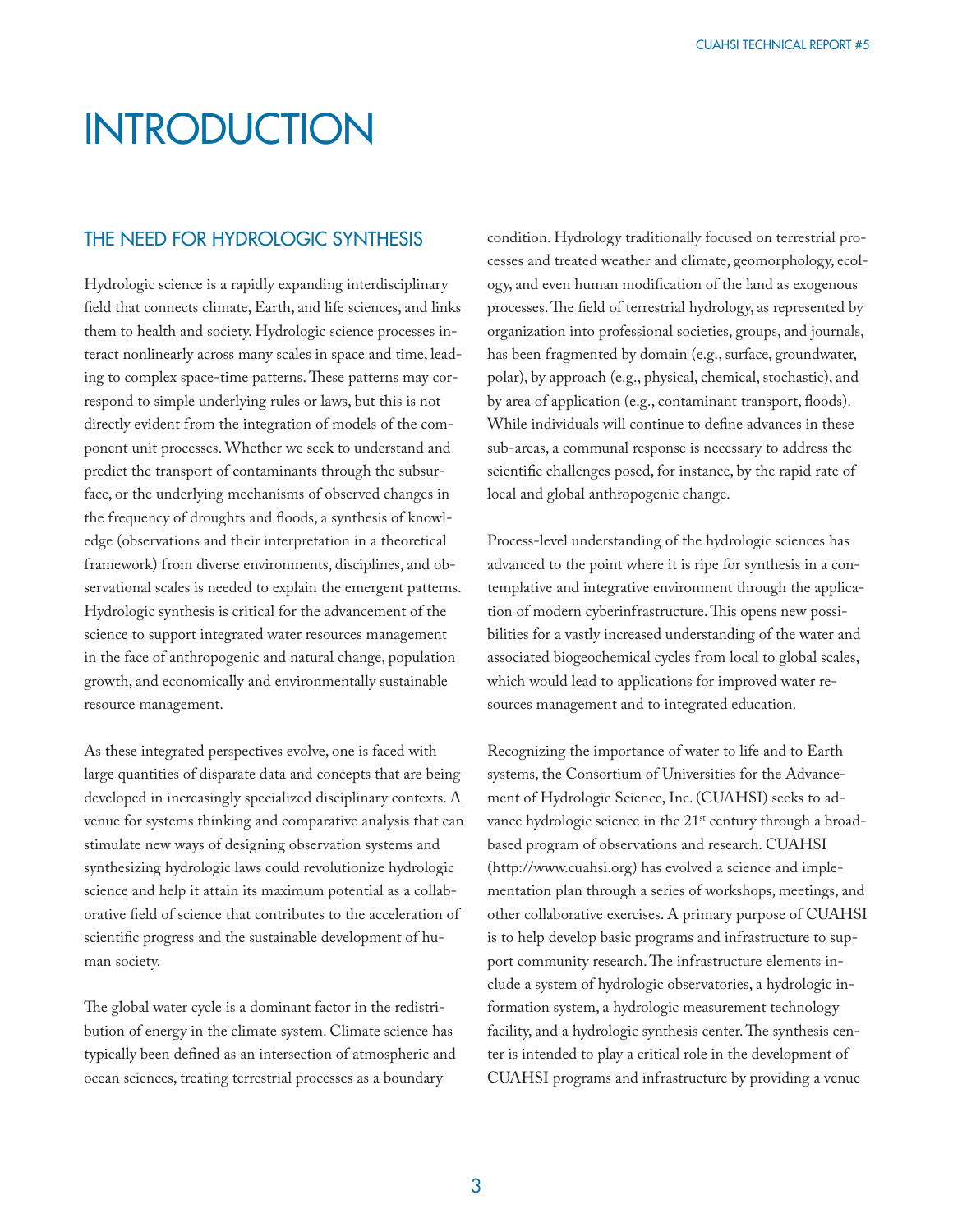for the formulation of hydrologic science questions and research initiatives through a synthesis (or cross-cutting analysis) of existing information and theories. Thus, it would also provide a vehicle to coordinate and assess the products from the other infrastructure elements and to provide direction for future science programs and infrastructure needs. Given this context, the mission of the proposed National Center for Hydrologic Synthesis (NCHS) is to:

- Promote the articulation of a community vision for the future of hydrologic science;
- Cultivate an interdisciplinary research culture of collaboration and cooperation; and
- Offer new opportunities to cooperate in attacking specific scientific challenges.

#### BACKGROUND AND OBJECTIVES

Hydrologic science traditionally has been a somewhat fragmented accumulation of knowledge about complex, multifaceted, interdisciplinary phenomena, the components of which all pertain to water. Recent decades have seen a movement within the hydrologic science community toward comprehensive research endeavors, such that the interfaces among the sub-specialties of hydrologic science have become the frontiers of the science and not the boundary conditions of its sub-fields. However, the advancement of science on these frontiers is not efficient. The venues available for such activities are either dedicated to other realms of science or are transitory in nature. The hydrologic science community does not have access to the same modern observational, data synthesis, and cyberinfrastructure technology available to other fields. In other words, hydrologic science on its modern frontiers now relies on targets of opportunity, and uses only a small portion of the available modern technology. Overcoming this impediment is the primary motivation for HydroView, CUAHSI's proposed program of infrastructure support for hydrologic science that includes hydrologic observatories, hydrologic information systems, and a Hydrologic Measurement Technology facility. The CUAHSI program with the greatest potential to change the way that

hydrologic science is conducted is a permanent facility for the synthesis of ideas across the broad spectrum of specialties encompassed by hydrologic science. It is for this reason that CUAHSI proposes the establishment of a NCHS. With such a facility as its matrix or mortar, CUAHSI programs will constitute a formidable structure for the advancement of the science.

During January through March 2002, CUAHSI conducted six regional workshops at which faculty from its member universities and selected scientists from outside the consortium family met to develop ideas for input to CUAHSI's science planning process. At each of these workshops, it was apparent that the workshops themselves were serving as ad hoc forums for synthesis of ideas among individuals who often had little or no history of collaboration. A consensus evolved from these workshops that a permanent facility at which hydrologic scientists could meet in person with support for data access, visualization, and exploration would serve to unify the community and enhance its capability to address the broader questions, which to date have remained largely beyond its grasp.

The ecological community has such a facility, the National Center for Ecological Analysis and Synthesis (NCEAS), in Santa Barbara, California. Because ecology is at one of the frontiers of hydrologic science, several hydrologists active in preparing CUAHSI's science plan have had the opportunity to participate in activities at NCEAS and have found the experience very rewarding. Ecological science and hydrologic science also share a similar history, with both historically relying on individual investigators exploring their own field sites or running their own computer models. Therefore, the NCEAS activities and infrastructure have been taken as the starting point for the development of plans for providing similar experiences for hydrologic scientists working on a broad spectrum of issues.

A draft white paper on the synthesis center concept was then prepared, presented, and debated at a CUAHSI membership meeting at Snowbird, Utah in August 2002, at which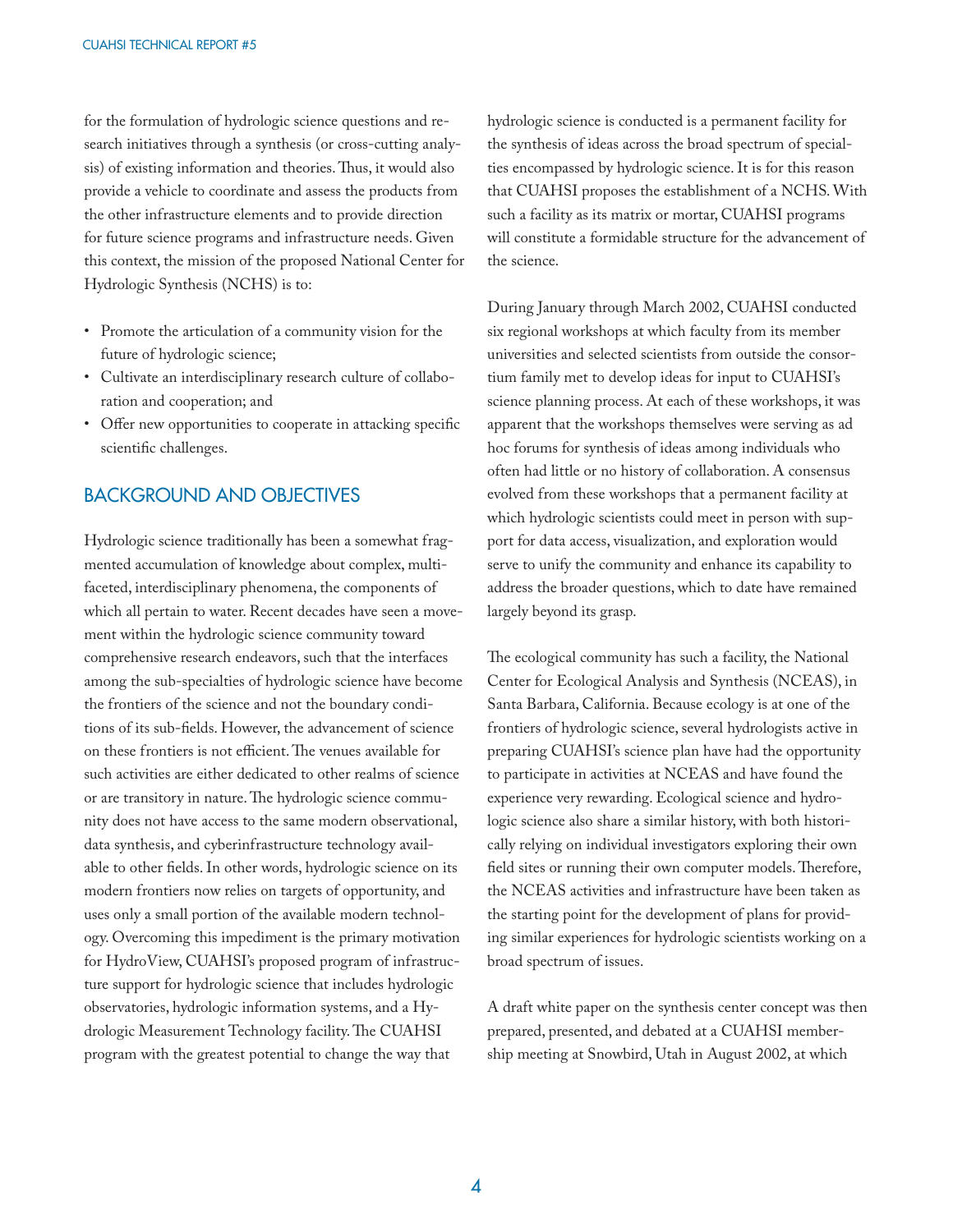point the concept of a synthesis center was formally adopted as part of the CUAHSI overall science plan. The CUAHSI membership resolved that the structure and location of the synthesis center be selected through an open, peer-reviewed process. CUAHSI membership at the Snowbird meeting resolved that the synthesis center serve as a physical base for activities of the following types:

- Meetings and workshops
- Working groups
- Visitors, including post doctoral fellows, sabbatarians, and teachers in residence
- Educational and outreach functions
- Research applications
- Synthesis activities derived from the Hydrologic Information Systems initiative

The Snowbird workshop recommended that the white paper be revised to address the recommendations of the review group.

Following the Snowbird meeting, a CUAHSI science agenda was developed that articulated the key elements of the CUAHSI program as Hydrologic Synthesis, Hydrologic Observatories, Hydrologic Information Systems, and Measurement Technology, all of which we now put under the umbrella of HydroView. The Snowbird meeting and science agenda thus confirmed the need for synthesis to be facilitated through the establishment of a National Center for Hydrologic Synthesis (NCHS).

In June 2003, CUAHSI's core proposal for the initiation of CUAHSI activities was funded by the National Science Foundation (NSF). In addition to the core and other activities, this proposal included funding of additional steps towards the development of a synthesis center. In July 2003, the Standing Committee held a workshop on the Hydrologic Synthesis Center at NCEAS in Santa Barbara. The committee was asked to determine the configuration for the synthesis center and to prepare a request for proposals (RFP) that CUAHSI could issue to solicit a host for the synthesis facility. After the meeting, the format of the RFP was changed to a request for a statement of interest to partner with CUAHSI as a host of the NCHS. This white paper report, developed from the July 2003 workshop, brings together the rationale, motivation, and objectives behind the hydrologic synthesis concept and provides additional background to the request for a statement of interest developed by this workshop.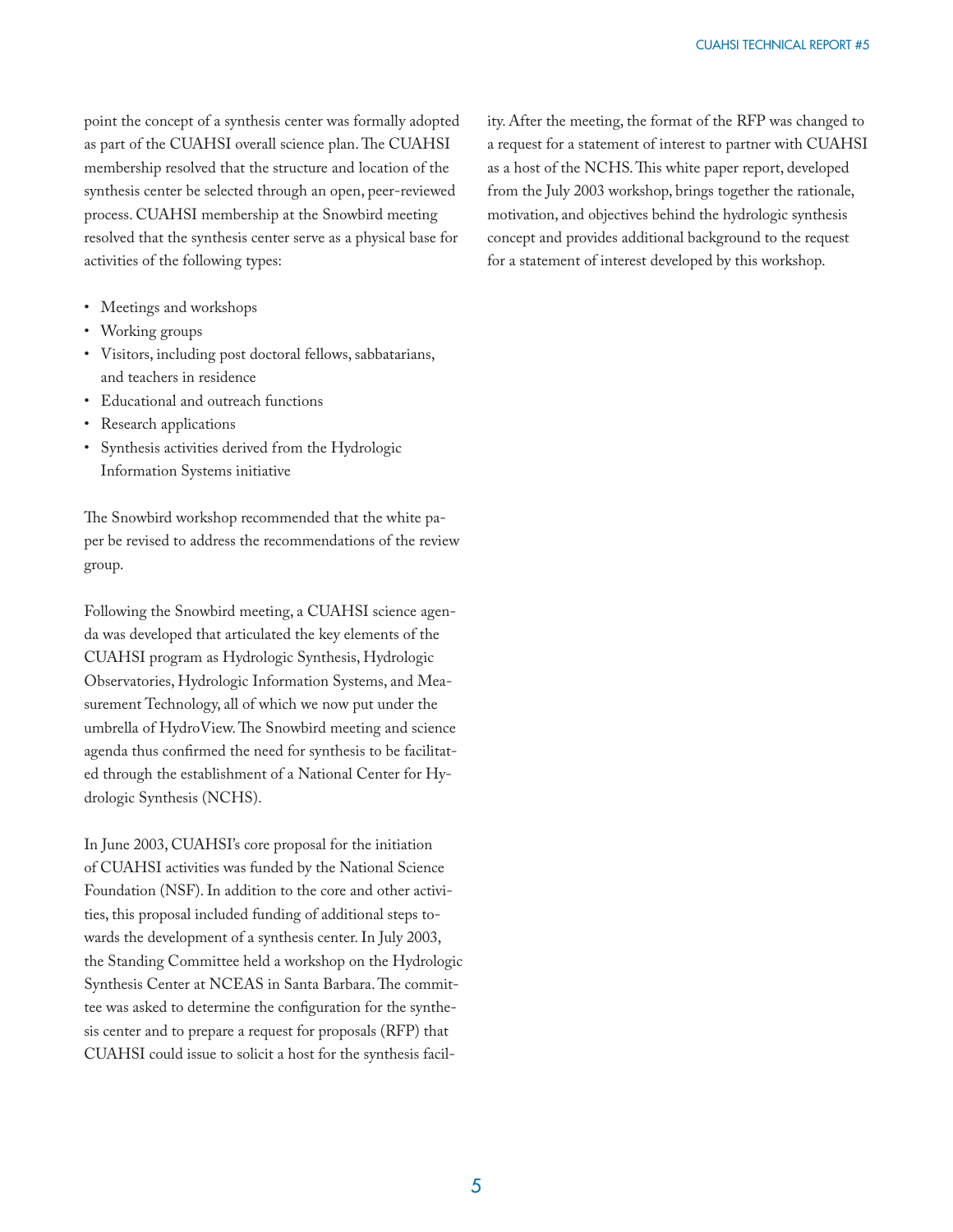### SCIENTIFIC OBJECTIVES OF A NATIONAL CENTER FOR HYDROLOGIC SYNTHESIS

#### WHY IS SYNTHESIS NEEDED?

Over the last few decades, hydrologic science has grown to encompass scientists and engineers from a diverse array of fields, and information and knowledge that span every branch of the Earth sciences and some of the biological sciences. Efforts are needed to unify and consolidate the hydrologic science community as well as the vast amount of hydrologic information toward the goals of achieving a higher quality of scientific research and answering questions that have greater societal importance. Specifically, the hydrologic community requires research synthesis for the following reasons:

- 1. Hydrologic science, by nature, is multidisciplinary. Through the water cycle, hydrology connects the atmosphere with the land, the land with the ocean, and the biota within, including humans. Thus, hydrologic research has been conducted by scientists and engineers from a diverse array of disciplines and fields. The researchers belong to different organizations, attend different professional meetings, and publish their results in different professional journals. This fragmentation makes it difficult for the community as a whole to address larger hydrologic science questions that cut across the disciplinary boundaries. Well-coordinated and more than just casual interactions among the leaders of diverse disciplines and fields are needed to overcome this community fragmentation.
- 2. The extent and diversity of hydrologic data, information, and knowledge hinder synthesis. It is not practical for individuals to attend the many meetings and read the many journals that bear on hydrologic sciences. Ideas and findings that potentially apply to other sub-fields may not travel beyond the meeting room walls or journal covers.

Synthesis research is needed to collect, consolidate, organize, extract, and distill the knowledge and ideas that transcend disciplinary boundaries and allow us to infer general patterns, principles, and concepts.

- 3. Along with the growth and explosion of hydrologic knowledge, cutting-edge research inevitably becomes highly specialized and focused. This specialization manifests itself not only in terms of disciplines and aspects of a particular problem, but also in both spatial and temporal scales of investigation. Since global and regional processes are the outcomes of complex, nonlinear interactions of local processes, the hydrologic community faces the formidable task of understanding the relevance of a particular phenomenon at a particular scale to various processes at another scale. This type of research is fundamental to the advancement of hydrologic science as a whole, and is best accomplished by focused and intensive interactions among scientists with insights into dominant processes at a range of scales.
- 4. Hydrologic science has arguably the strongest societal relevance among all the Earth science disciplines because a sustainable society depends on abundant and clean water while avoiding the hazards related to too much water. To best manage this precious resource, dialogues are needed at the community level between the natural scientists engaged in understanding the Earth's hydrologic system and the social scientists engaged in building a sustainable society. Synthesis of knowledge between the two groups can better inform the hydrologic community of the most pressing societal needs and standing issues, and provide the management community with sound science-based decision support.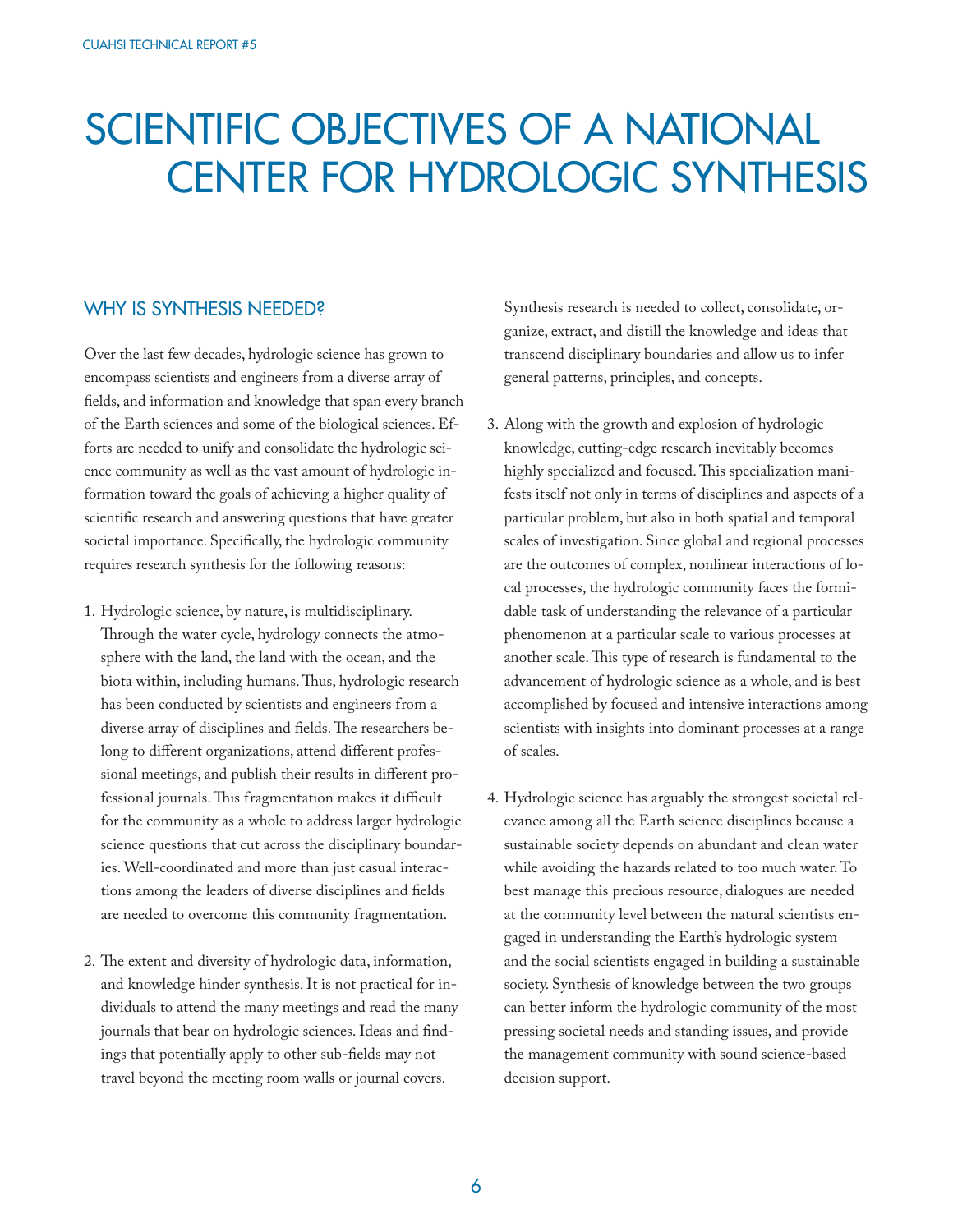#### WHY IS A CENTER NEEDED?

Hydrologic synthesis of the scope envisioned above requires sustained and intense interactions among diverse experts drawn from the breadth of the hydrologic science community, as well as the other Earth sciences and relevant biological and social sciences. One could argue that the existing venues of communication and collaboration such as meetings and workshops, journals, and electronic communications are sufficient to achieve the above synthesis goals. But, how often do we hydrologic scientists attend an American Geophysical Union professional meeting, hear an exciting talk, initiate a conversation, and speak of collaboration, only to return to our home institution, become submerged in our daily responsibilities, and set the idea of collaboration aside? It appears that a new mechanism of collaboration and contemplation is needed that allows scientists to escape their daily routines and come together to one location with face-to-face interaction over an extended period and with all necessary logistic and technical support.

The concept of the "working group," pioneered by NCEAS, has proven to be an extremely successful model for such a mechanism. It brings together a moderate number of diversely experienced scientists to contemplate a specific challenge for synthesis by relieving them of daily routines by gathering them in one room at a central facility for several days at a time and over the course of a few years. The value of this approach is reflected in the number of benchmark publications that have come out of NCEAS working groups. According to NCEAS' record, these publications are more likely to have multiple authors, and more likely to appear in journals such as *Nature* and *Science*, as compared to the "business as usual" publications by the same authors. Therefore, it is clear that the most compelling reason for a hydrologic science synthesis center is to provide a mechanism and exciting environment for "big science" and "think tank" activities crucial to pushing forward the frontiers of hydrologic science.

While the working groups have proven to be the most exciting element of NCEAS operation, their postdoctoral fellows program is equally compelling. Young scientists interested in "big science" questions are drawn from all over the world to

the center where they are supported and encouraged to participate in working groups and interact with the best thinkers in the field of ecology. They participate in research at the national and international level and benefit from multiple mentors. Such a mechanism for training the future leaders of the ecological field was nonexistent before NCEAS. According to NCEAS' record, postdoctoral fellows from the center are more likely to obtain the best academic and government jobs. Therefore, the second most compelling reason for a hydrologic sciences synthesis center is that it provides a mechanism and an exciting place for better training of young scientists and cultivating future leaders of our field.

The third reason for hydrologic science synthesis center is the need for the hydrologic research community to provide the public with hydrologic science education, outreach, and management-decision support. Again, NCEAS serves as one model. Its *Kids Do Ecology* program instructs K-12 students in ecologic appreciation. Its *Undergraduate and Graduate Interns* program supports undergraduate and graduate student participation in data analysis and synthesis research, providing an opportunity for them to work with top scientists, gain research experience, and acquire a "large picture" view of the field of ecology. Its outreach staff facilitates information dissemination aimed at influencing local, regional, and national policy. All these functions are important missions of the scientific research community, and a hydrologic science synthesis center with similar functions is an ideal mechanism for fulfilling these missions at the community level.

The fourth reason for a hydrologic science synthesis center is to indirectly support so-called high-risk, exploratory, or new and emerging research that may have great potential but cannot be funded through the conventional channels.

The fifth reason is that a center such as NCEAS makes doing science easy. Its permanent staff arranges for international travel and visa application, housing, and data archiving and analysis, and provides computational support, graphics preparation, and technical writing. This logistic and technical support, together with the fact that the visiting scientists are away from the daily distractions of home, cre-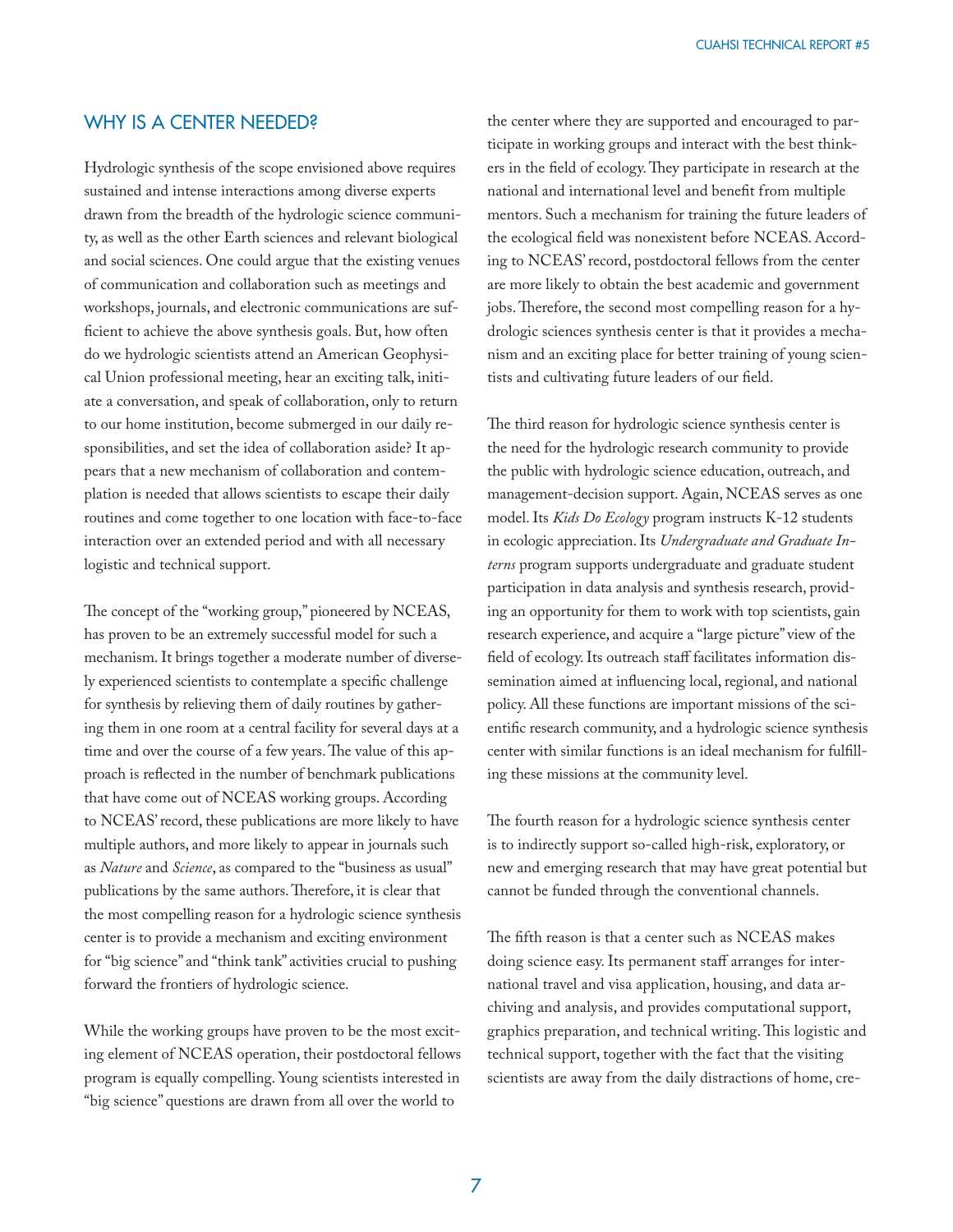

Figure 1. Activities of the National Center for Hydrologic Synthesis.

ates the carefree environment required for contemplating complex synthesis issues.

#### WHAT WILL A SYNTHESIS CENTER ACHIEVE?

A number of directions and approaches to hydrologic science research will be fostered by a center devoted to hydrologic synthesis. These directions include projects whose scale will surpass the typical single principal investigator single level hydrologic science research that up until now has been the norm. The center will enable a new type of hydrologic science inquiry that will come about only through collaborations among a diverse population of scientists and policy makers. Research directions will reflect the most recent findings from various national and international workshops and steering committees such as the U.S. Global Change Research Program (USGCRP) New Science Initiative on the Global Water Cycle (http://www.usgcrp.gov/usgcrp/ProgramElements/water.htm) and various committee reports from the National Research Council. Some examples follow.

**Uncovering Feedbacks and Emergent Properties: This area** recognizes that water plays a vital role in virtually all aspects of the global environment and is tightly coupled with the cycling of chemical species, especially nutrients. Interactions are decidedly two-way. Changes cascade through the system, and non-linearities and thresholds are common. Water management now figures prominently in the analysis. The classification of system-wide properties is not defined merely by the sum of the individual parts, but by their interactions. It is insufficient, then, to view the system as a simple aggregation of local-scale processes. It instead requires appropriately cast, systems-wide, and interdisciplinary analysis.

*Examples of Supporting Questions: How is the water cycle linked together? What are its key sensitivities to change? What thresholds are there to change? What elements of the system create positive feedbacks to climate change? Which ones create negative feedbacks? How do human activities infl uence the state of the water cycle?*

Hydrological Dynamics: Variability and Change: This conceptual area involves the notion of change, arising from both natural and anthropogenic factors. The time domain of the effort must necessarily encompass the contemporary time frame where defining the state of the water cycle has greatest societal relevance. But understanding of observed present-day dynamics is also informed by dynamics occurring over geological and historical domains. These retrospective analyses are necessary to place the contemporary state of the water cycle in proper perspective, establish the direction and rates of contemporary change, and draw inferences about the future.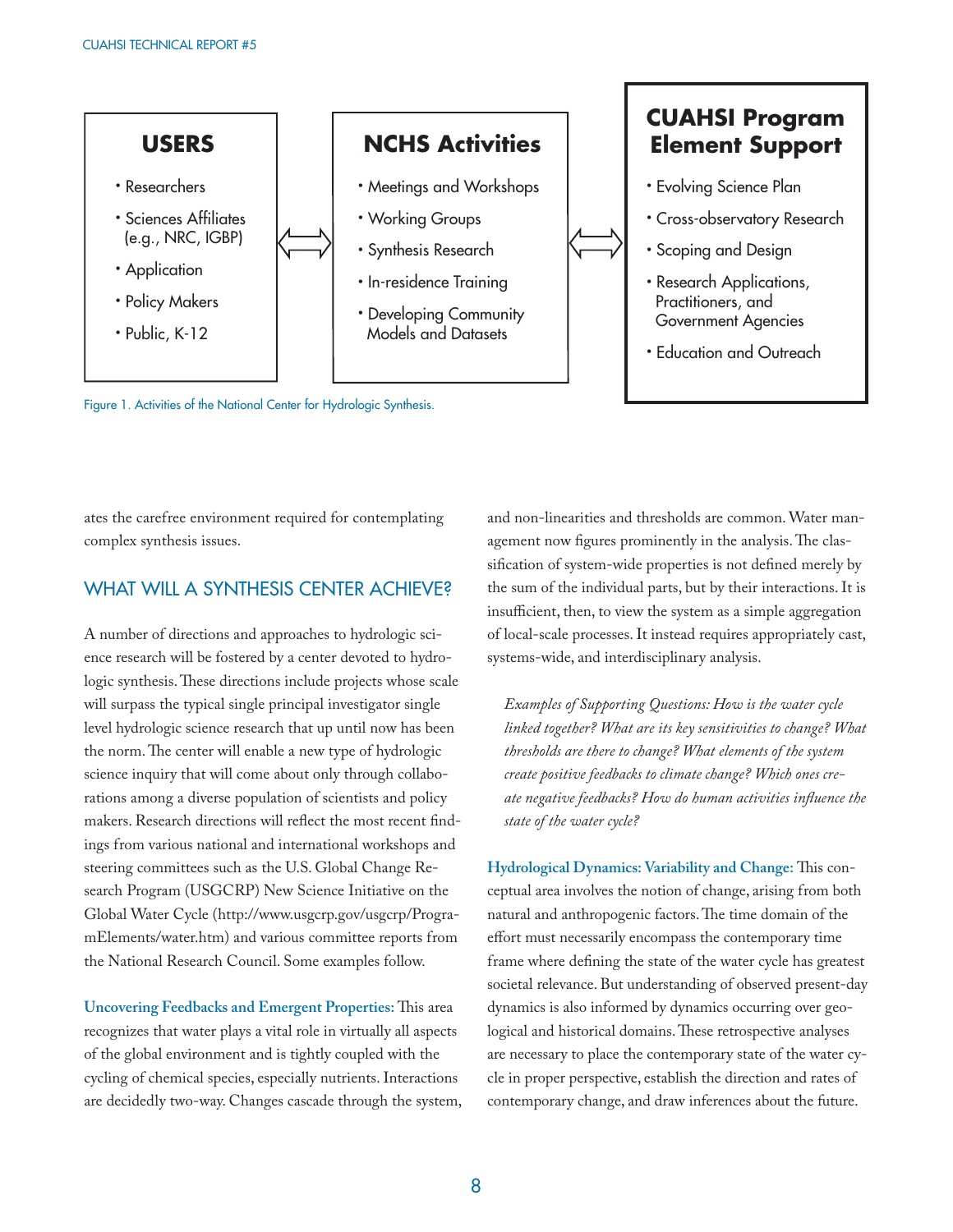*Examples of Supporting Questions: What are the key factors operating today in defi ning the state of the hydrosphere? Are these anthropogenic or natural? What is the relative magnitude of variability and change in the present-day water cycle versus the past? What are the implications for the future of water resource management?*

**Hydrologic Science Across Scales:** How do hydrologic and related science behaviors scale across both space and time? While observations can be made at, literally, any scale of interest—from the lab bench over seconds, to geographic regions (using remote sensing) over decades, to the globe over millennia (from ice core records)—the great challenge lies in developing a mutually consistent picture from the concurrent analysis of these differently scaled measurements. Consistency must move toward full mass- and energy-conserving principles over all scales, and across all hydrologic settings and environments.

Examples of Supporting Questions: Do process-level field mea*surements support or refute dynamics observed over broader spatial and temporal domains? Under what conditions do continental-scale features of the water cycle become apparent? In individual watershed measurements? Are current techniques*  sufficient for producing a scalable, mutually consistent picture *of hydrologic science?* 

Interdisciplinary Hydrology: The watershed is a natural unit for the study of the interaction among physical, chemical, and biological processes in the fields of biology, biogeochemistry, geology, and geomorphology. However, the traditions of scientific training both in the United and abroad are impediments to interdisciplinary research. Common data sets and research topics are required to catalyze interactions amongst traditional disciplines. The interdisciplinary view also requires development of a concrete language to share among the participating sciences. It also needs common data sets, tools, and case studies.

*Examples of Supporting Questions: What are the major linkages in and controls on the terrestrial water and biogeochemical cycles that are mediated by physical climate and biogeo-* *chemistry, biology, and social systems? Is there evidence for coevolution of terrestrial hydrologic and vegetative systems?* 

**Hydrologic Science for Policy:** Although there is, in fact, great concern about the state of our water resources, except for some notable and incomplete examples (e.g., U.S. National Assessment), we still need tools and mechanisms to inform the policy process. The proposed hydrologic synthesis center would make an ideal setting for the translation of state-of-the-art hydrologic scientific knowledge to the management and policy communities, while at the same time soliciting input from those communities for the direction of CUAHSI synthesis studies and other activities.

*Examples of Supporting Questions: What are the key U.S. and global water management and policy imperatives? What are the eff ective mechanisms for catalyzing a fruitful exchange between the water sciences, water management, and policy communities? How can uncertainties be expressed by hydrologists, used meaningfully by decision-makers, and conveyed to the public?*

**Hydrologic Science Education at the Undergraduate and Graduate Levels:** Because physical hydrology has traditionally been taught in the civil engineering or geology departments on university campuses, students who decide to pursue hydrologic science normally are required to take a heavy load of courses to justify the degrees they receive, rather than to achieve a broad-based hydrologic science education. Is there a need to formulate a coherent curriculum for hydrologic science education that is centered on the needs of the evolving discipline and yet recognizes the fact that hydrologic science will remain as a program or emphasis within the traditional departmental boundaries? If the answer is yes, then what would be the core curriculum? What are appropriate basic requirements in math, physics, chemistry, biology, geology, and sociology, etc., for cultivating a new generation of hydrologic scientists who are well versed in the languages of sister sciences? A working group consisting of scientists from all the relevant disciplines is an ideal way to address this important issue that will certainly impact the future of the hydrologic sciences community.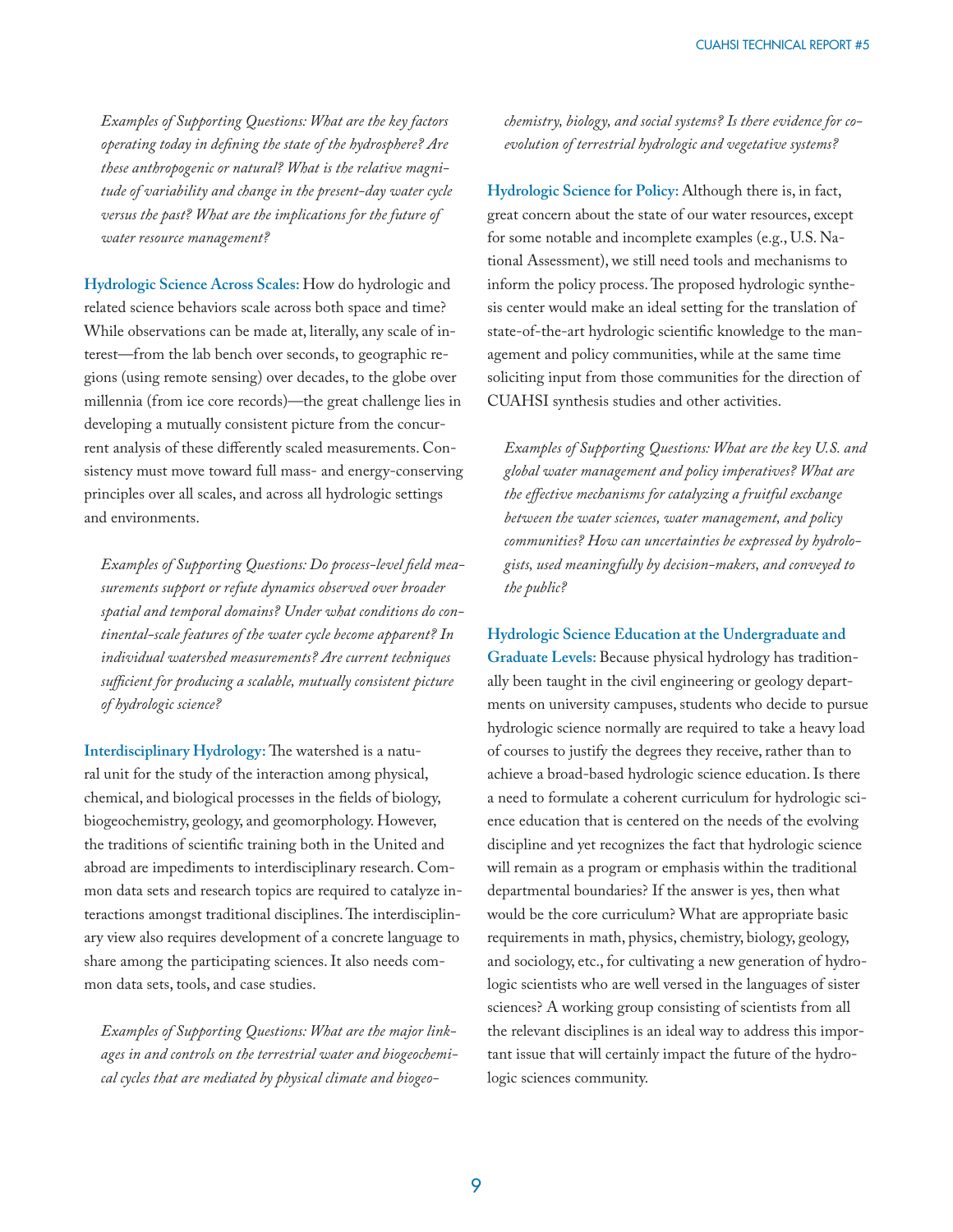## CENTER MISSION AND GOALS

The mission of the National Center for Hydrologic Synthesis is to advance hydrologic science and its contributions to society by:

- Promoting the creation of a vision for the future of hydrologic science;
- Cultivating an interdisciplinary research culture of collaboration and cooperation; and
- Offering new opportunities to cooperate in attacking specific problems of broad interest in the field that have significant social and scientific relevance.

The center will seek to achieve the following goals:

- To provide a venue for groups to meet and conduct interdisciplinary planning, synthesis, and results dissemination covering issues ranging from fundamental research to water resources applications to education and outreach, facilitated by access to data and models;
- To provide facilities and support for individual visiting scholars to conduct synthesis of data and knowledge, leading to increased understanding of the complex interactions among the components of hydrologic science;
- To provide an opportunity for recent Ph.D.s to work collaboratively with each other and with mentors towards new lines of discovery in the field, unconstrained by the usual institutional expectations; and
- To facilitate the interaction among the various CUAHSI programs and activities, including the updating and evolution of the CUAHSI community science agenda.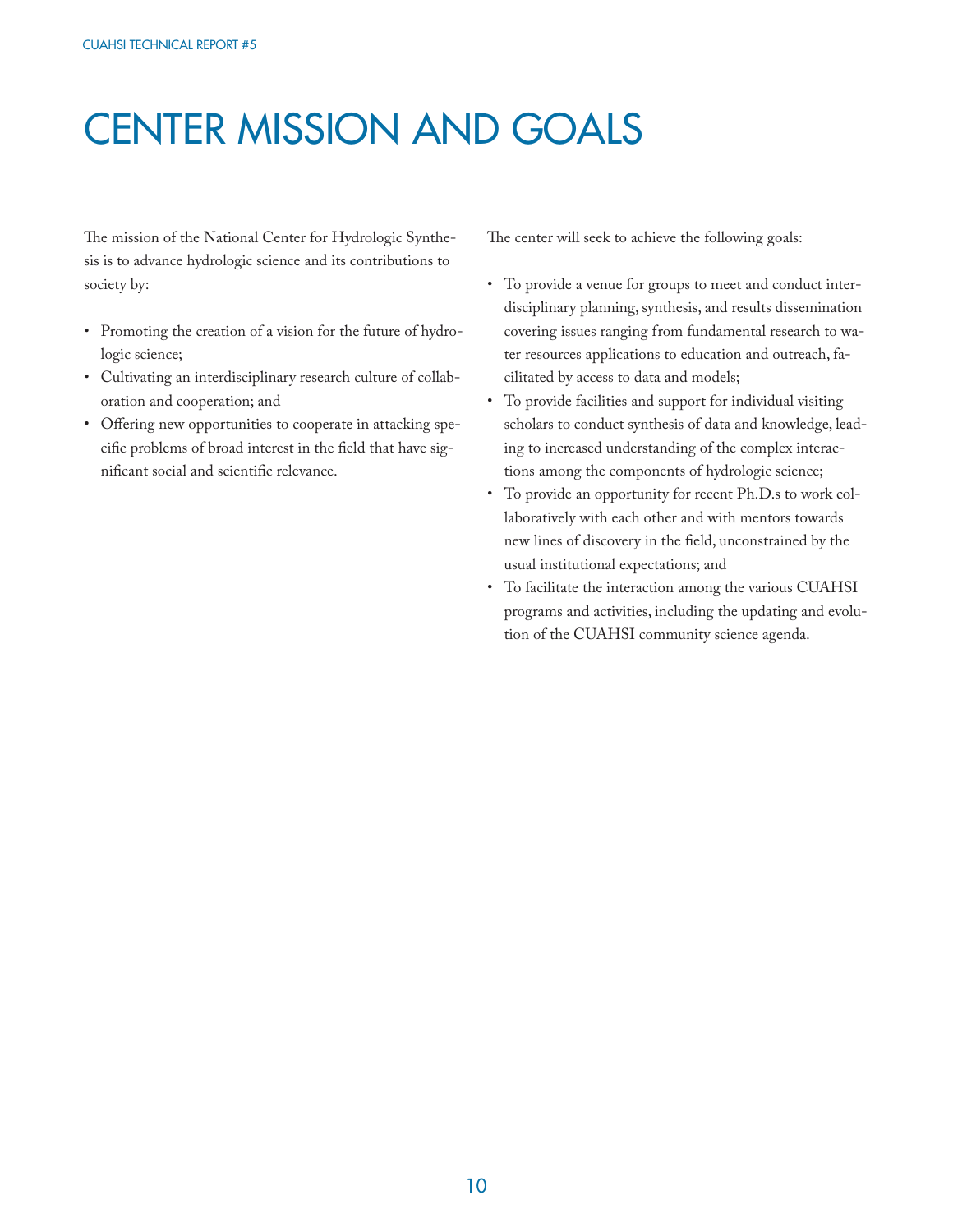### CENTER ELEMENTS AND ACTIVITIES

The NCHS will fulfill its mission through participation of individual members of the hydrologic science community rather than through a permanent staff. The staff's role will be to facilitate the activities of external participants rather than to perform internal research and synthesis themselves. Following the NCEAS model, the center activities will consist of, but not be limited to, the following elements: (i) working groups, (ii) workshops, (iii) post-doctoral fellows, (iv) sabbatical fellows, and (v) graduate and undergraduate interns.

#### WORKING GROUPS

The most successful activity in NCEAS is the working group, and it will also be the centerpiece of our hydrologic science synthesis center activities. Working groups will be formed at the initiative of the hydrologic science community to address problems of synthesis across disciplines and scales. Such problems might include integration and interpretation of large hydrologic science data sets (especially those produced through the activities of large-scale cooperative hydrologic science projects), major theoretical problems of wide interest, cooperative modeling and programming issues, resolution of controversies over hydrologic process understanding, or current issues in water resources management. Projects will be formulated by groups within the hydrologic science community and will be selected on the basis of proposals submitted to the center's Science Advisory Committee (discussed later). Following the NCEAS model, the working groups can range from eight to twelve persons who will meet at the center for two to five days each visit. Working groups will be funded for periods from one to several years, and for meetings of one to two weeks, two or three times a year. Funding will be provided for transportation to the center, expenses while at the center, and incidental expenses such as computing and publication costs. Funding could be solicited for a post-doctoral fellow to cooperate with the working group. Working groups would normally be expected to produce peer-reviewed publications as a result of their activities, but other products, such as software, could be developed. Working groups also might find it useful to hold workshops periodically to broaden input and to develop consensus on the ideas that they are pursuing.

#### **WORKSHOPS**

One of the primary objectives of CUAHSI is to bring together a rather fragmented community that has migrated to hydrologic science from a variety of disciplines to formulate and focus upon a common set of critical scientific problems and societal issues. Initial CUAHSI workshops have proved highly successful in this regard and this momentum should be maintained. This can be accomplished through a regular series of workshops. The workshops will differ from the working groups in that they will be attended by a diverse group, will deal with broad issues of common interest to the community, and will typically be a one-time event. The center will provide funding for transportation and expenses for the workshops. Workshops can be initiated either through action of the CUAHSI Executive Committee, through initiative of one of the working groups, or through competitive proposals from the community.

#### POST-DOCTORAL FELLOWS

The second most successful element of NCEAS is the postdoctoral fellows. Postdoctoral fellows will be selected through competitive applications and will reside at the center. A normal post-doc tenure will be two years, with the possibility of application for an extension for a third year. The post-doctoral fellows could be selected from proposals in response to solicitations associated with working groups, or from proposals for projects originated by the applicants. Proposals would be expected to be in the areas of hydrologic science synthesis and analysis, rather than field or laboratory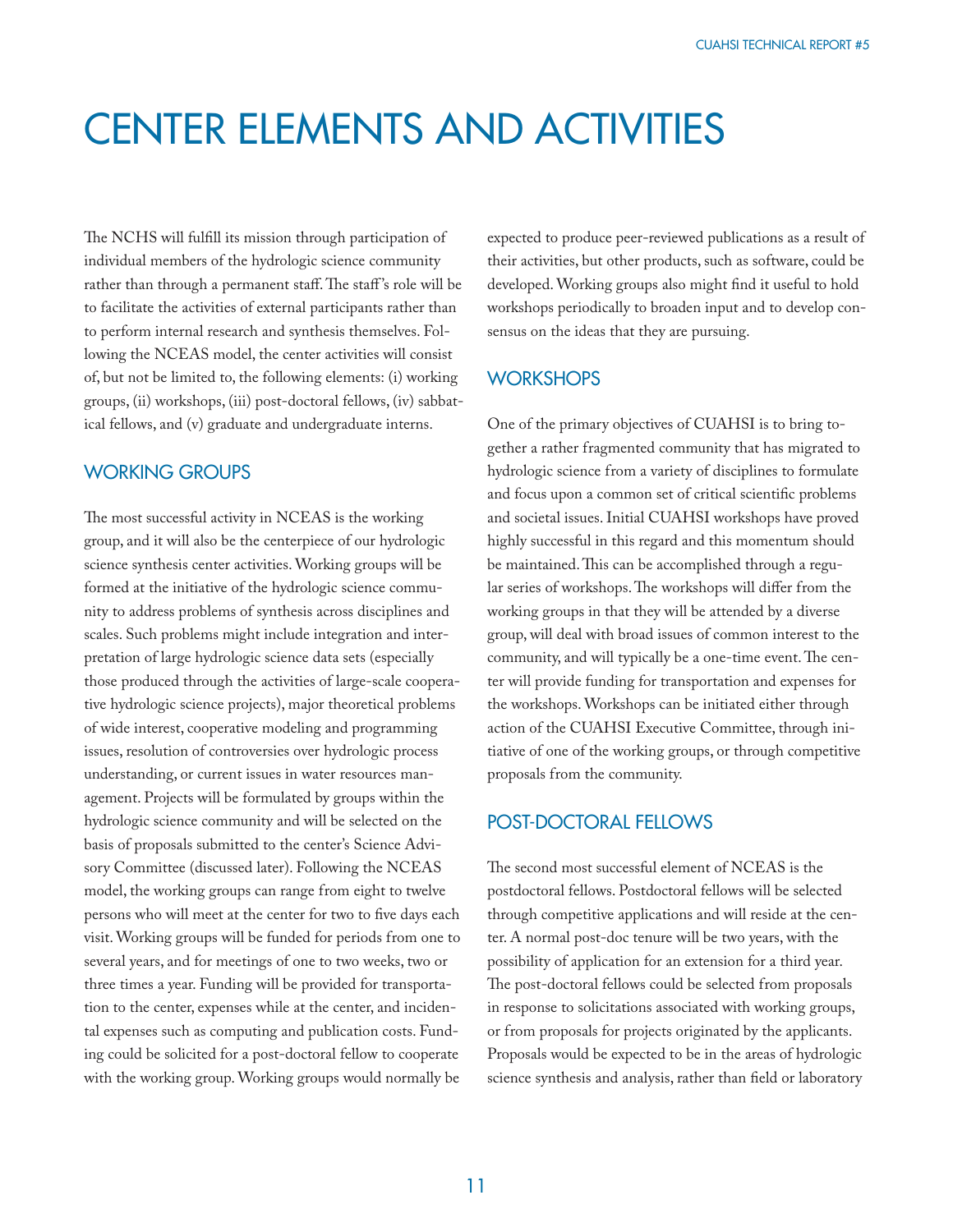projects. Salary, travel costs, and relatively minor research expenses will be covered. Post-doctoral fellows will be expected to select a mentor from among the members of the center's Science Advisory Board, the leaders of the working groups, or the sabbatical fellows.

#### SABBATICAL FELLOWS

Sabbatical fellows will reside at the center and will also be selected through competitive applications. The fellows will be expected to spend the majority of their sabbatical in residence at the center. The center will provide up to half salary, a housing allowance, and an office equipped with computing facilities appropriate for the fellows' research needs. Preference will be given to sabbatical proposals emphasizing problems of broad interest to the hydrologic science community and/or collaborating with a working group or a post-doctoral fellow. Peer reviewed papers and books will be expected of each sabbatical fellow.

#### GRADUATE AND UNDERGRADUATE INTERNS

Undergraduate and graduate students can apply for on-site or off-site internships attached to particular working groups, workshops, or sabbatical fellows, and involved in data analysis and synthesis or education and outreach activities.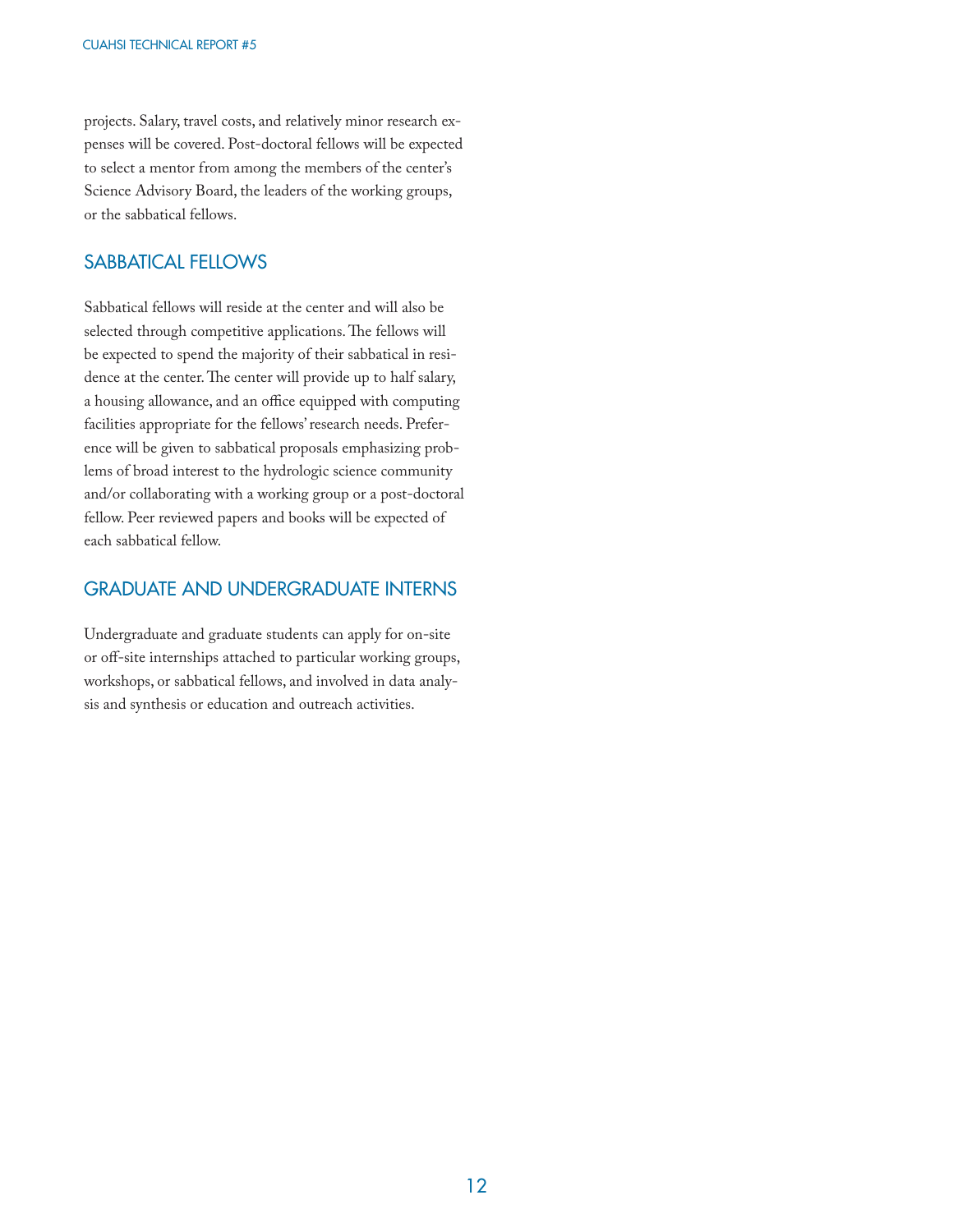### POTENTIAL SYNERGIES

The greatest synergy between the center and other elements of CUAHSI's HydroView Program is with the Hydrologic Information Systems (HIS) element. Indeed, HIS already encompasses most of the cyberinfrastructure-related activities at NCEAS. In this area, NCEAS is an imperfect model. The hydrologic science synthesis center will use HIS products rather than duplicate them.

Synthesis opportunities also abound with respect to each of the other CUAHSI program elements. For example, it is anticipated that each of the CUAHSI Hydrologic Observatories will have some facility for the synthesis of its data and theoretical constructs. However, there will be questions addressed in the programs of each of the observatories that are broader in scope and impact than just the region or hydrologic setting that the individual observatory represents. In particular, there will be questions that are continental to global in scale as the basis for the observatories functioning as a network rather than an aggregation of individual studies. Synthesis of findings and data pertinent to these large-scale questions can be conducted effectively by working groups sponsored by the center.

The CUAHSI Hydrologic Measurement Technology (HMT) program will be active in the development of new advanced instruments and measurement systems. Such cutting edge science might well benefit from working groups constituted jointly by the center and HMT.

The center would be an ideal facility for the support of CUAHSI activities pertaining to education and outreach. Working groups could be convened to scope out and develop materials and strategies to address the multitude of audiences that could benefit from such activities.

The CUAHSI program of research applications could benefit from the inclusion of members of the applications segment of the hydrologic community on many of the center working groups. Participation by application-oriented members would provide research scientists with better knowledge and understanding of the real world problems and would give the applied members better understanding of the relevance and the potential limitations of new science and technologies as they become available for use.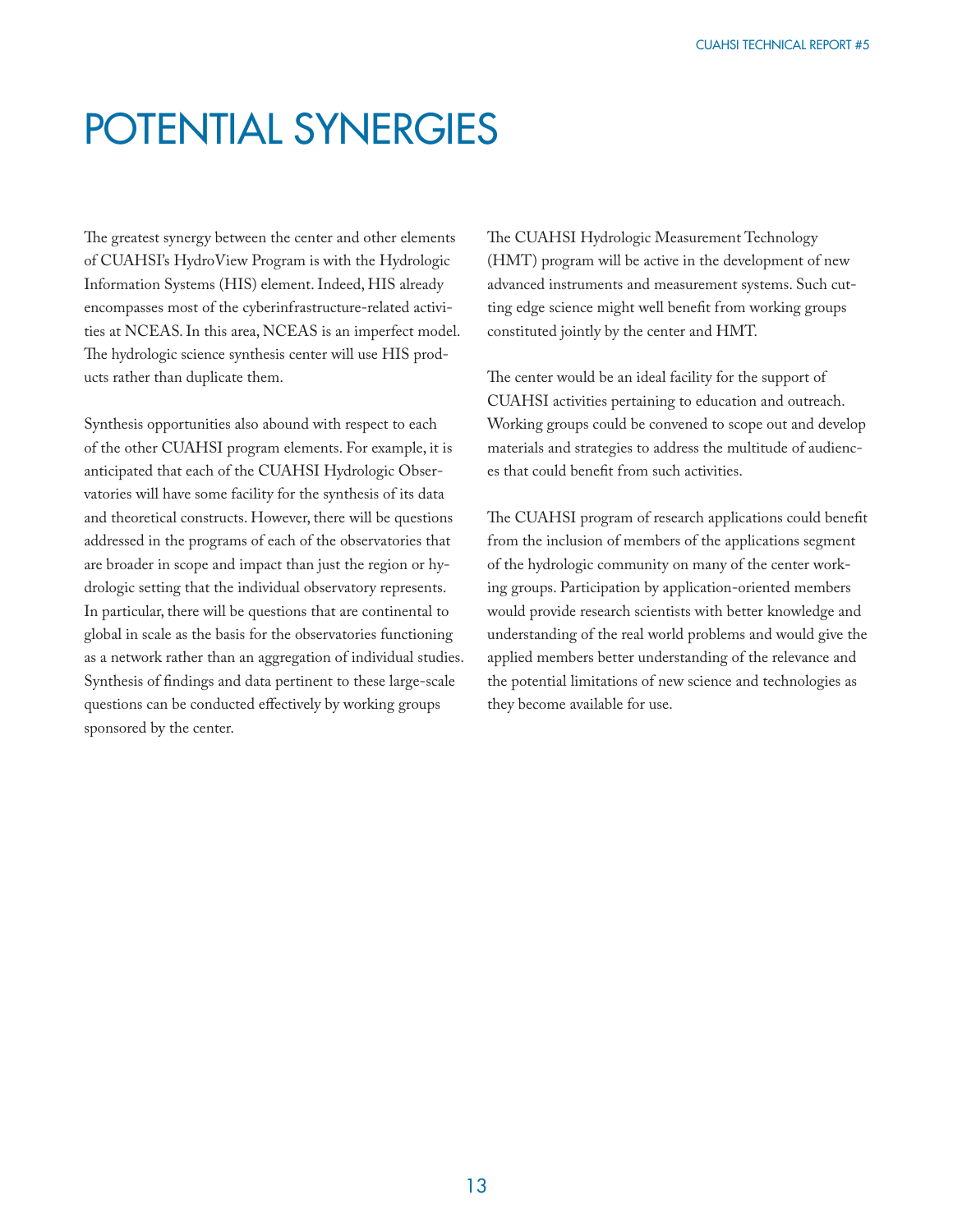### DELIVERABLES

The primary products of center activities will be a steady flow of refereed publications, workshop proceedings, monograph series, short-course materials, synthesized data sets, and web-based products. Furthermore, we expect to see more multiple-author and benchmark articles appearing in higherlevel scientific journals such as *Nature* and *Science*. However, the most beneficial deliverable will be that it may change the ways hydrologic scientists conduct research by promoting cross-subdisciplines and cross-scale interactions that will lead to answers to larger questions in hydrologic science.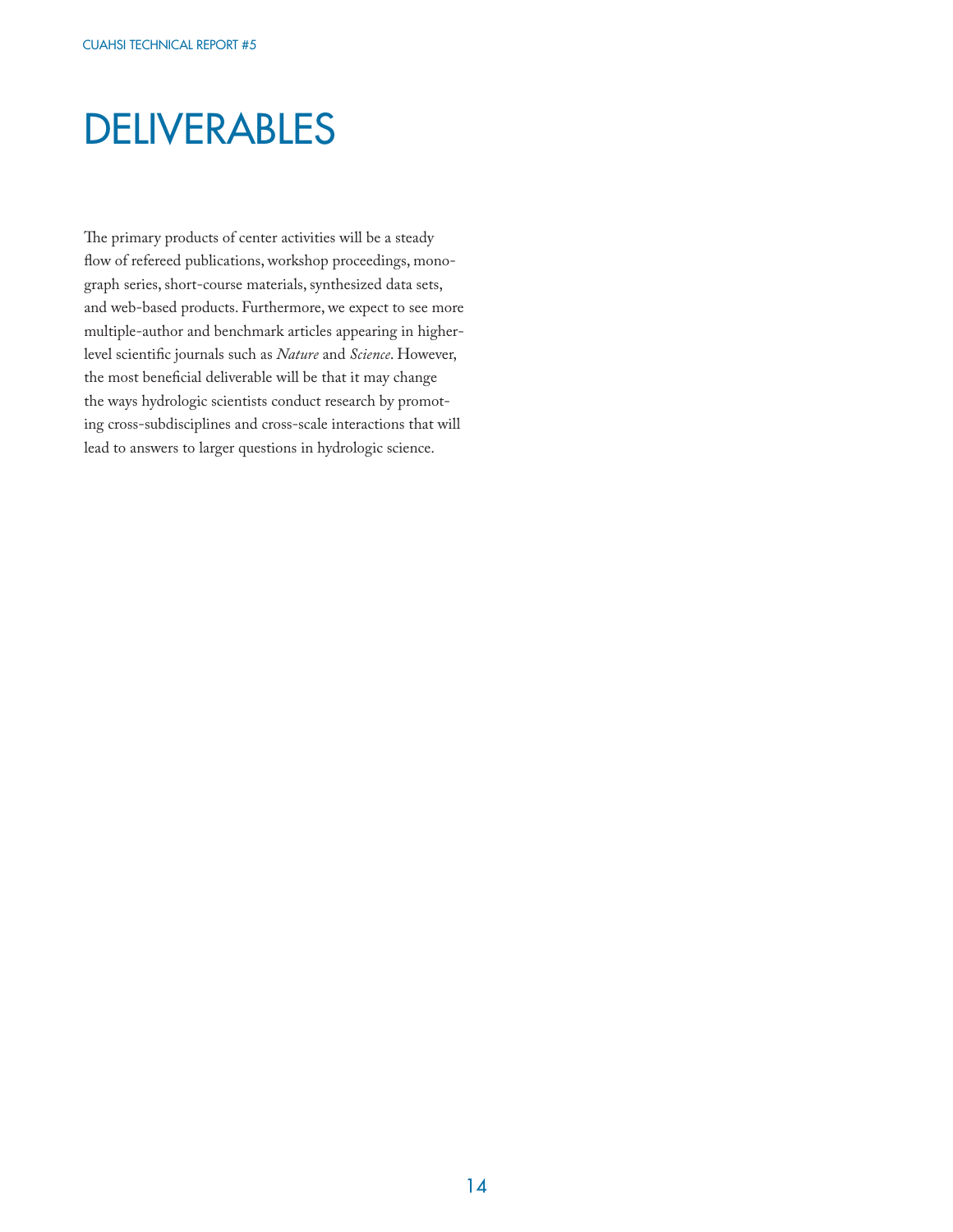### CENTER ORGANIZATION, STRUCTURE, AND SUPPORTS

Following the NCEAS model, we anticipate that the center should include an administrative group, a science advisory board, a scientific support group, a technical support group, and a logistic support group.

#### ADMINISTRATION

The administration may be comprised of three persons: the director, associate director, and an administrative assistant. This group will be responsible for the overall management of the center, for planning its activities in conjunction with the center's Science Advisory Board, for developing its sources of funding, and for networking with the hydrologic science community. The center director would report directly to, and the center's performance would be evaluated by, the CUAHSI Executive Director.

The most crucial member of the center will be the director, who will set the tone of cooperation and mutual support that will be necessary to the center's success. The director should be a known and respected member of the community who also must have the interpersonal skills and the scientific savvy to foster the interdisciplinary studies that will be the backbone of the center's scientific programs. On the other hand, the director must have restraint so that he or she does not, and is not perceived to, control the agenda of the center to the detriment of the broader community. Ideally, the director would also have managerial experience and talent so that both the day-to-day operation of the center would be effective, and its long-term vision would be guaranteed by the development of a high quality business plan. Following the NCEAS model, in order to attract a pool of qualified applicants, the center director might be provided with open term of office and a tenured faculty appointment at a centeraffiliated university.

The associate director will serve as the primary assistant to the director, and will serve in the director's stead when the director is absent from the center. The associate director should be hired to complement the director's strengths and weaknesses.

The administrative assistant will serve as the third-ranking official for the center, but he or she will have no supervisory responsibilities when either the director and/or the associate director are present. The primary role of the assistant is to work closely with the scientists and the working groups to assure the success of their endeavors. This individual should have experience in group dynamics and also would serve as the primary liaison between the administrators and the working groups, sabbatical fellows, post-docs and other scholars.

#### SCIENCE ADVISORY BOARD

The Science Advisory Board (SAB) may be comprised of 15 to 20 members from a wide spectrum of hydrologic science sub-disciplines. Its primary functions would be to advise the director on a variety of topics, and to review proposals for center scientific activities (working groups, workshops, postdoctoral fellows, sabbatical fellows).

Mechanisms for determining board membership might involve community nomination and voting, existing SAB nomination and voting (as at NCEAS), and appointment by CUAHSI Executive Committee. Board members serve two to three year terms, and at the end of each year, one-third of the board will be replaced.

One of the primary missions of the SAB is to provide a flexible and speedy funding process that can meet the synthesis needs of the community. A set of principles that captures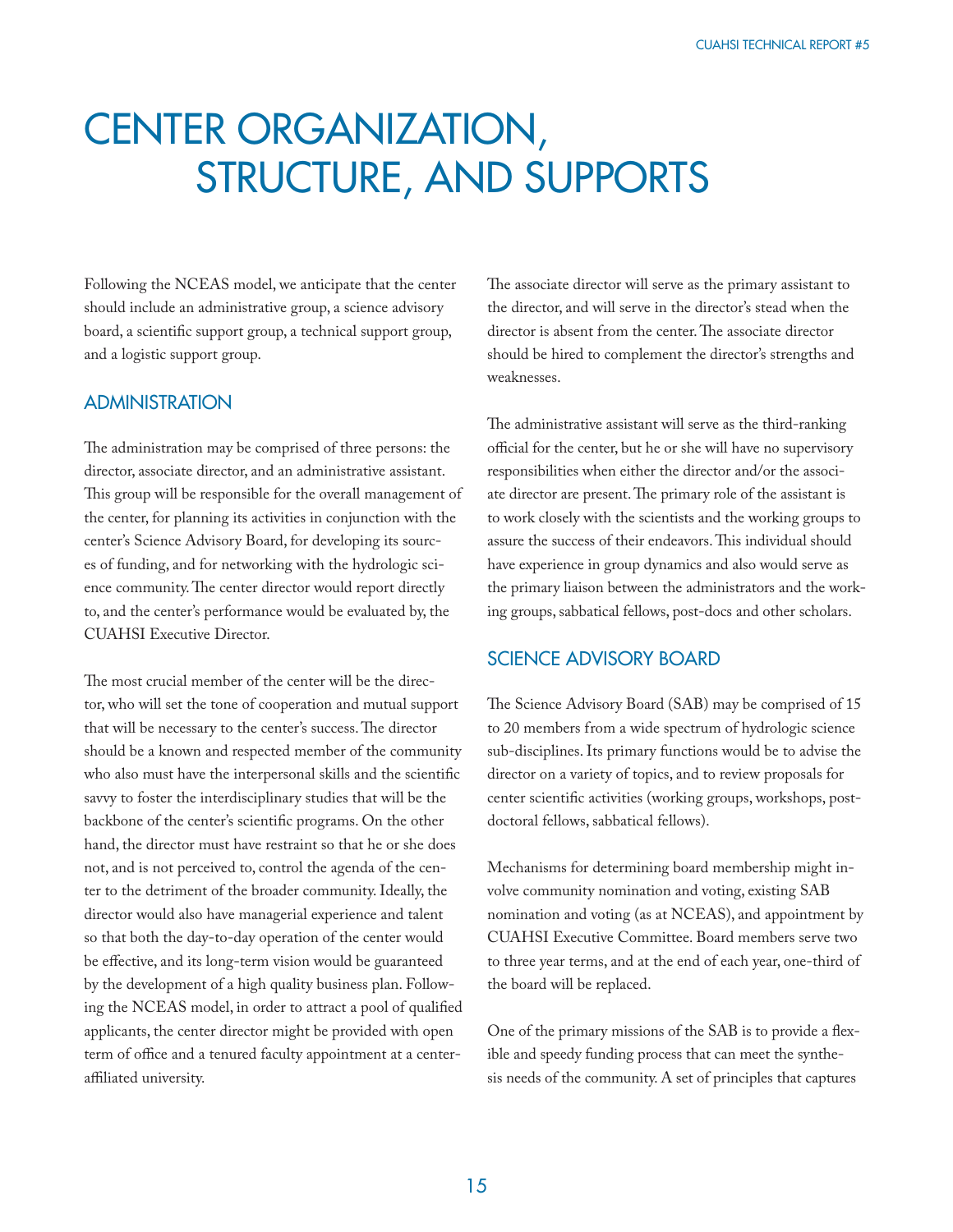

#### NCHS Management Structure

Figure 2. The National Center for Hydrologic Synthesis management structure.

some of the flexibility and quality assurance, similar to that used by NCEAS, will guide the director and the board in the funding process. These principles will ensure that the funding process for all programs at the center be transparent. All proposals will be considered through a formal in-house review system that provides written feedback to the investigators.

#### SCIENTIFIC SUPPORT

The scientific support group may be comprised of 5 to 10 staff members. The group would provide support for center projects throughout the life of each project. It would facilitate the activities of the working groups, assist the resident scholars, prepare reports and outreach materials, and organize workshops, conferences, and training courses hosted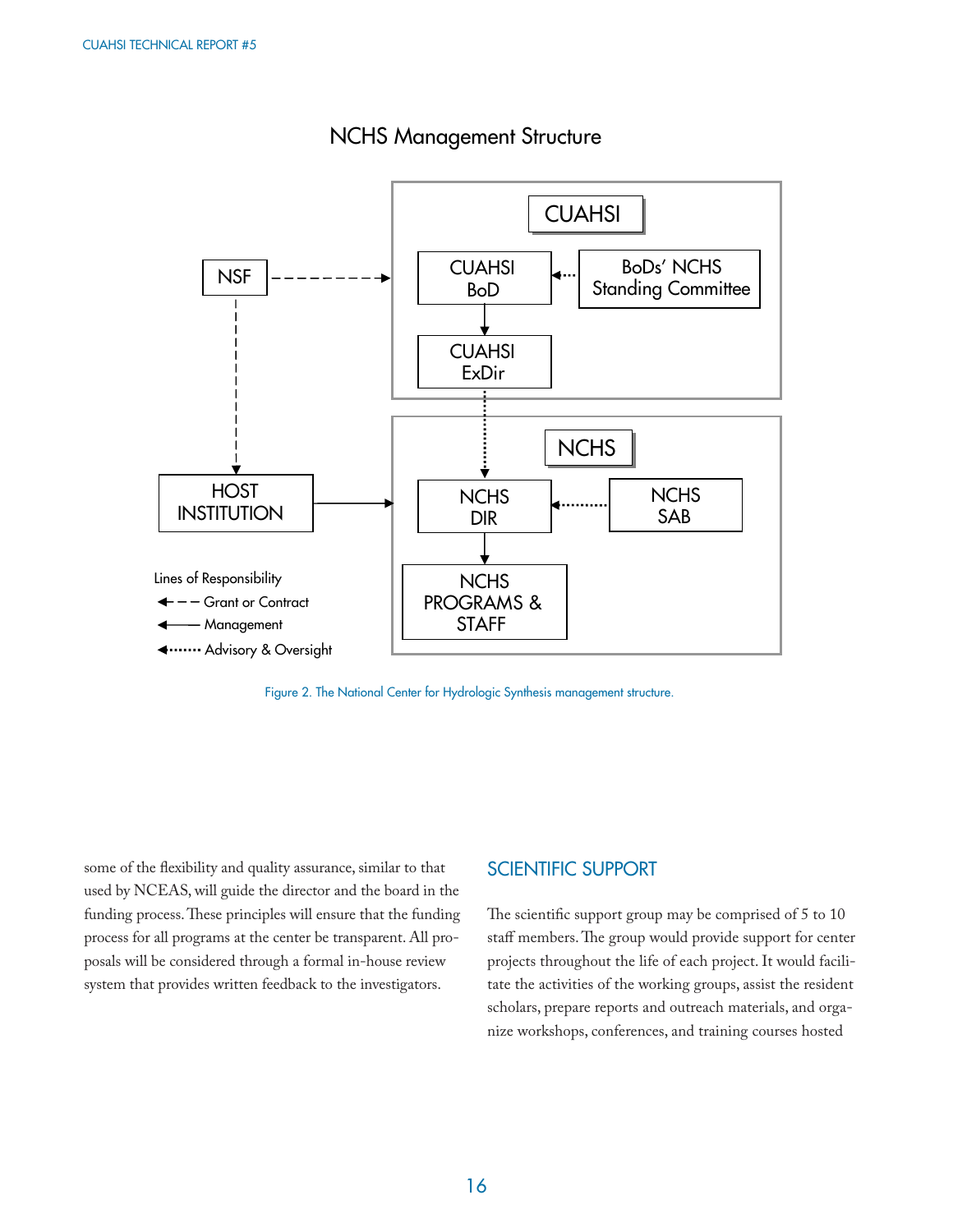by the center. It would also provide technical writing support and would have responsibility for the preparation of workshop and conference reports and training and outreach materials. One or two members of the group would serve as liaisons for education, outreach, and research application functions of the center.

#### TECHNICAL SUPPORT

All center activities will be supported by an in-house cyberinfrastructure group. The group will consist of about five people trained in computer science and technology. Technical personnel will support the various working groups and resident researchers in their needs for data retrieval, analyses, computation, and presentation. This group will be closely linked with the CUAHSI Hydrologic Information Systems (HIS) program. Key support services include:

- Desktop computing support and systems and network administration;
- A scientific programmer and technology consultant to help working group members and resident researchers access the hydrologic models, analysis routines, and data sets required for their studies;
- Regularly renewable funding for desktop technology and software licensing;
- Capacity to employ common computing functions such as statistics, GIS and remote sensing, visualization, and commonly used hydrologic models;
- A database server with sufficient space for storing general project file directories;
- High-speed Internet communications capabilities;
- Access to the scalable database server at HIS with multiterrabyte storage capacity for storing larger datasets;
- Access to high-performance computing facilities;
- Access to a relational database system at HIS for more formal data storage when needed; and
- Access to electronic library resources including subscriptions to electronic journals.

#### LOGISTICAL SUPPORT

Three secretarial positions would be required to support activities at the center. In addition, one clerical position would be needed to handle the travel arrangements for the program participants. A bookkeeper would be needed to work with CUAHSI accounting staff and with center management to make sure that the center's finances are properly allocated. One custodian would be needed to keep the facilities functioning, clean, and orderly.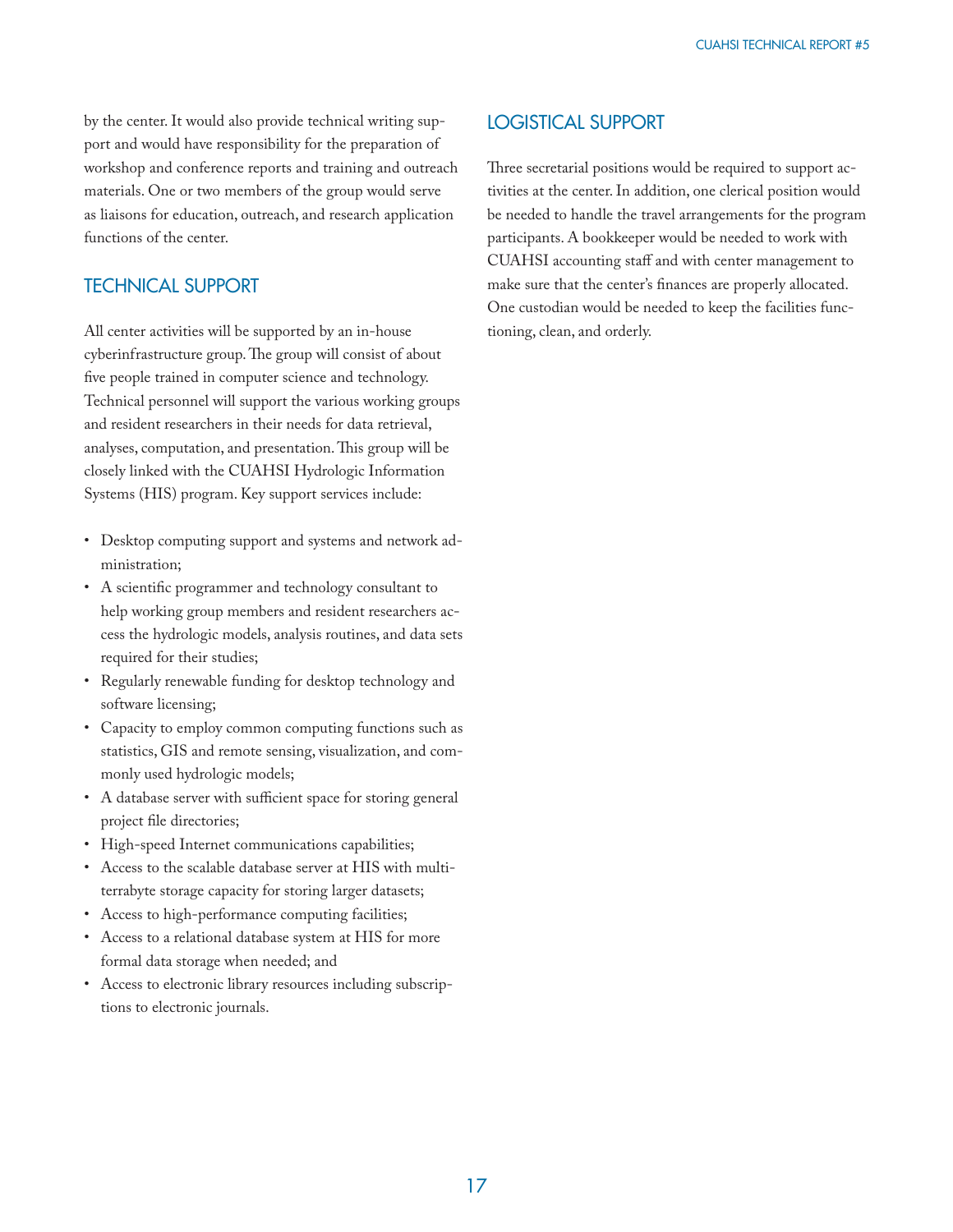### CENTER FACILITIES

The physical facilities required to house the National Center for Hydrologic Synthesis are a building or a wing/floor of a building, its furnishings, and equipment.

NCEAS, an operation similar to the one described above, is located on the third floor of an office building in downtown Santa Barbara, California, occupying almost 11,000 square feet. However, a workshop convened to determine the needs of NCEAS before it was established estimated that approximately 20,000 square feet would be needed to carry out its mission. The reason for the difference between the workshop plan and the built facility is the decision not to include a 100 seat auditorium. Thus, approximately 8,000 square feet will be assumed to satisfy the initial needs of the hydrologic center.

The facility itself should be designed or remodeled so that the natural interaction of resident scholars and visitors is encouraged while still offering solitude for those times when the creative urge needs to be satisfied without interruption.

NCHS's location will be a major determinant of its success. While not required, it would best be located near a university campus with a major program in hydrologic science so that natural synergies between the university and the center can be fostered. Some of the possible synergies will involve the participation of undergraduates and graduate students, in the activities of the center either in work-study programs or as junior participants in the center working groups. The university's faculty will also benefit from ease of access to center programs and collaboration with its resident scholars. The center will benefit from the interaction with the local university faculty and through sharing of facilities such as libraries and internet capacities. The ideal locale would be one where the local university is a node on Internet II or soon will be, for access to this latest expansion in bandwidth could offer significant advantages.

On the other hand, the center should not be located directly on a university campus in order to minimize perceptions of the center being a captive of a host university's particular agenda for hydrologic science. Modest geographic isolation from a host university campus also provides some insulation from the daily routine for the local faculty when they participate in activities of the center. NCEAS's location eight miles from the University of California at Santa Barbara has been shown to be an optimal geographic attribute.

Other locale characteristics that would help fulfill the center's mission are location in a town where the climate and the ambiance are pleasant to visit and to live. The climate should not be too extreme in any season as the center will be in operation year round. The local area should offer a pleasant and reasonably priced choice of housing for resident scholars and staff, and have comfortable and cost effective lodging for transient participants in the working groups and workshops. A reasonable choice in cuisine among the local restaurants is also highly desirable. Lastly, the center should not be so isolated from an airport that it deters participation in work groups and workshops.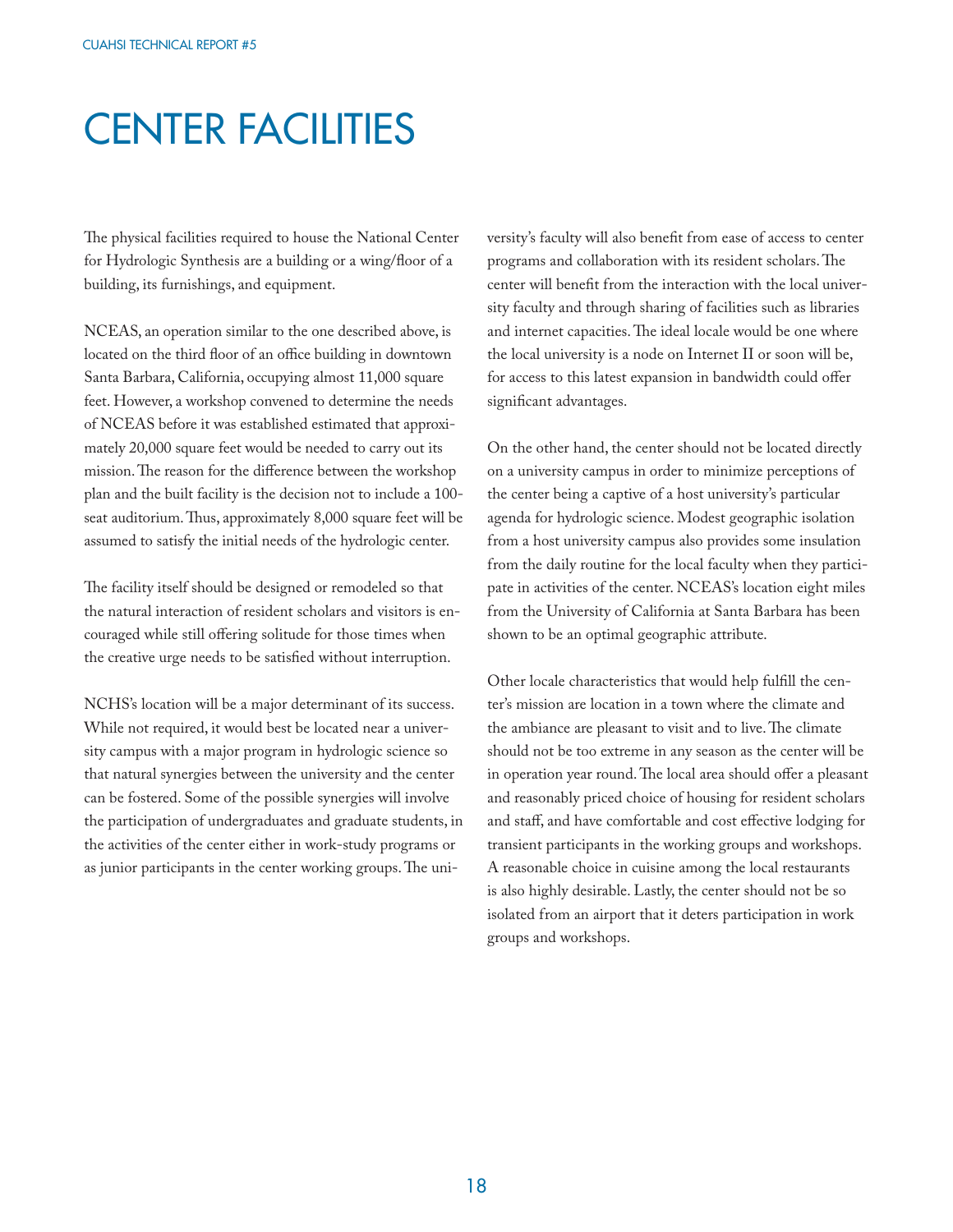The center should be furnished in a pleasant, functional, and comfortable manner with adequate space and storage for those who will spend significant portions of their time therein. Each office and conference room, as well as the lounge, should have adequate equipment to serve as a stimulus to accomplishing the center mission. Once again, NCEAS can serve as an initial model, as it features computers of various types so that each visiting scholar has access to his or her operating system of choice in his or her office space. Furthermore, NCEAS has two computer laboratories where all resident scholars and visitors have ready access to a variety of other more specialized machines. Each NCEAS conference room is networked into the LAN with multiple sockets for full participation of all working group members.

Finally, the NCEAS lounge is a focal point of interactions among those who participate in NCEAS activities. It is laid out so that several discussion groups can be active at any given time while enjoying comfortable furnishings, access to white boards, and readily available refreshments.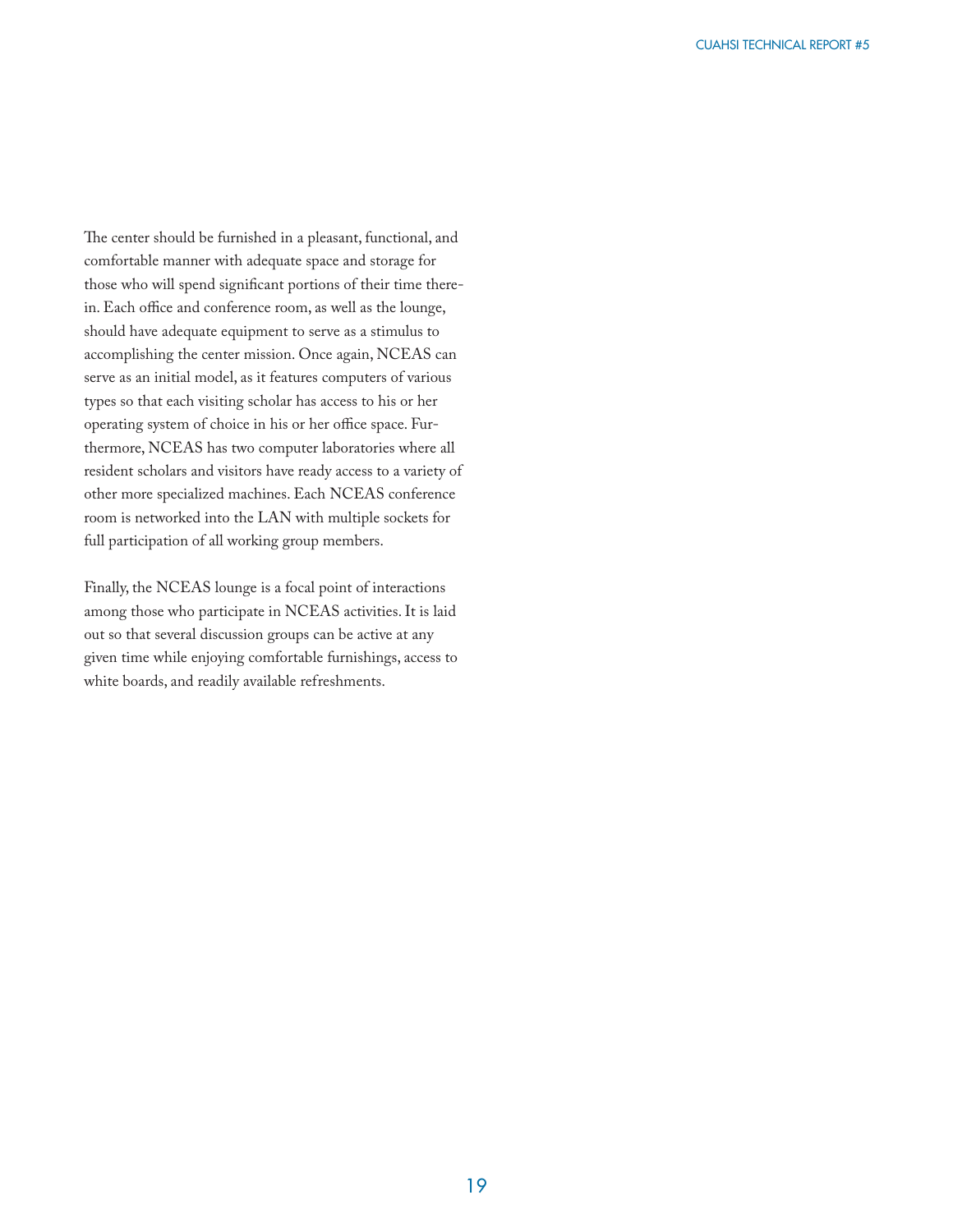## IMPLEMENTATION PROCESS

CUAHSI should seek a partner to initiate, manage, and operate the NCHS. The center, to be hosted by the partner institution, will be funded by submitting an unsolicited proposal to NSF and/or other governmental agencies. NSF will conduct a standard review of the proposal, which will succeed or fail on its merits.

To ensure that all potential host institutions have a fair opportunity to partner with CUAHSI, the consortium has devised a pre-proposal preparation process and review procedure that includes submission of a statement of interest to partner with CUAHSI and, upon selection for consideration, a final pre-proposal. CUAHSI will form an internal review team to review, rank, and recommend the statements of interest. The CUAHSI Executive Committee will consider these reviews and recommendations and select up to four finalists be invited to submit pre-proposals to CUAHSI. Following site visits, a CUAHSI review team will rank and recommend the pre-proposals to the CUAHSI Executive Committee, which will select one pre-proposal as the basis for our submission to NSF for evaluation and potential funding. CUAHSI management will work with the selected partner institution to prepare the collaborative proposal.

A memorandum (with an extensive addendum) has been prepared by the Standing Committee on the Hydrologic Synthesis Center containing detailed information on the preparation of statements of interest for partnering with CUAHSI, finalists' preparation of pre-proposals, budget information, and review procedures.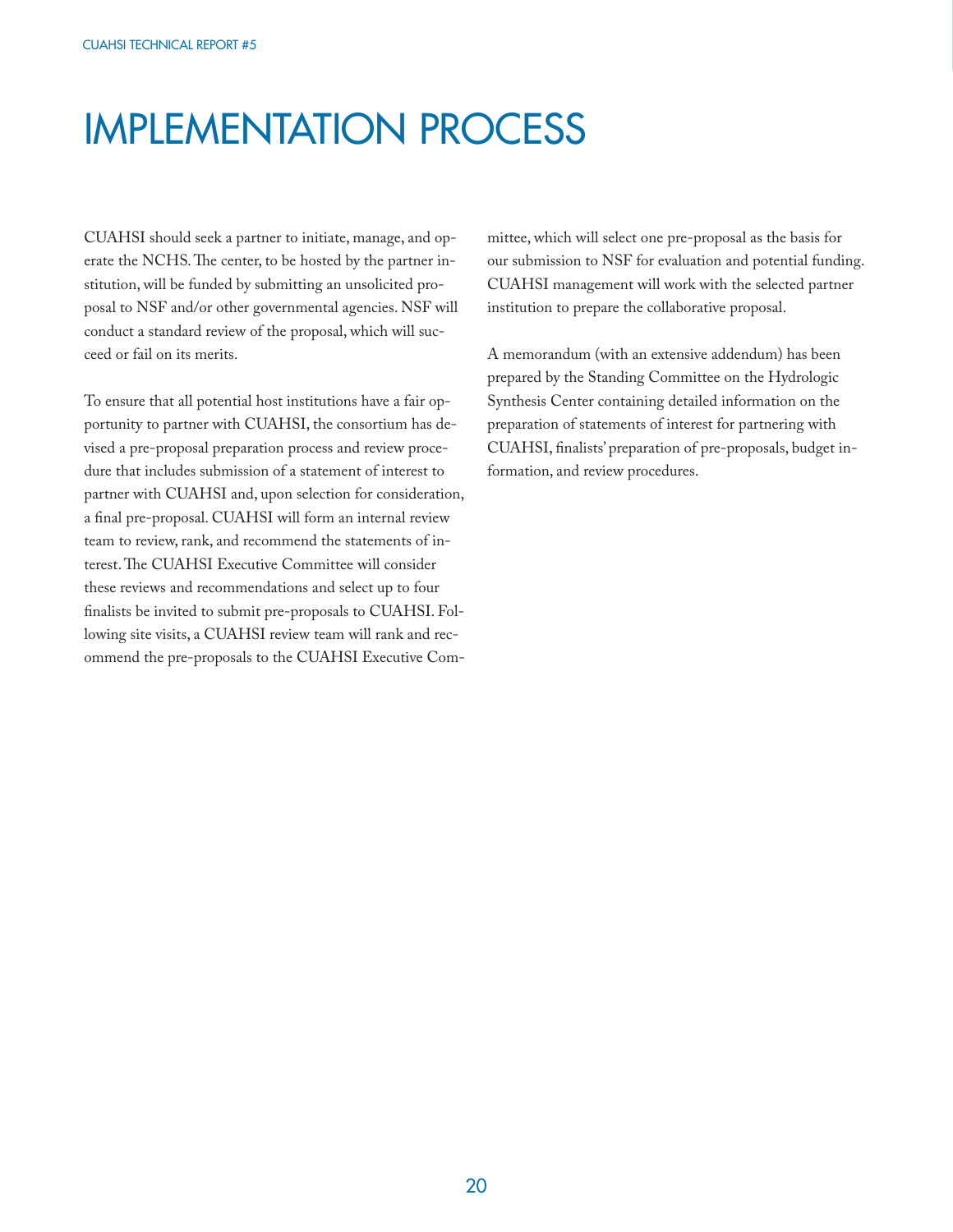